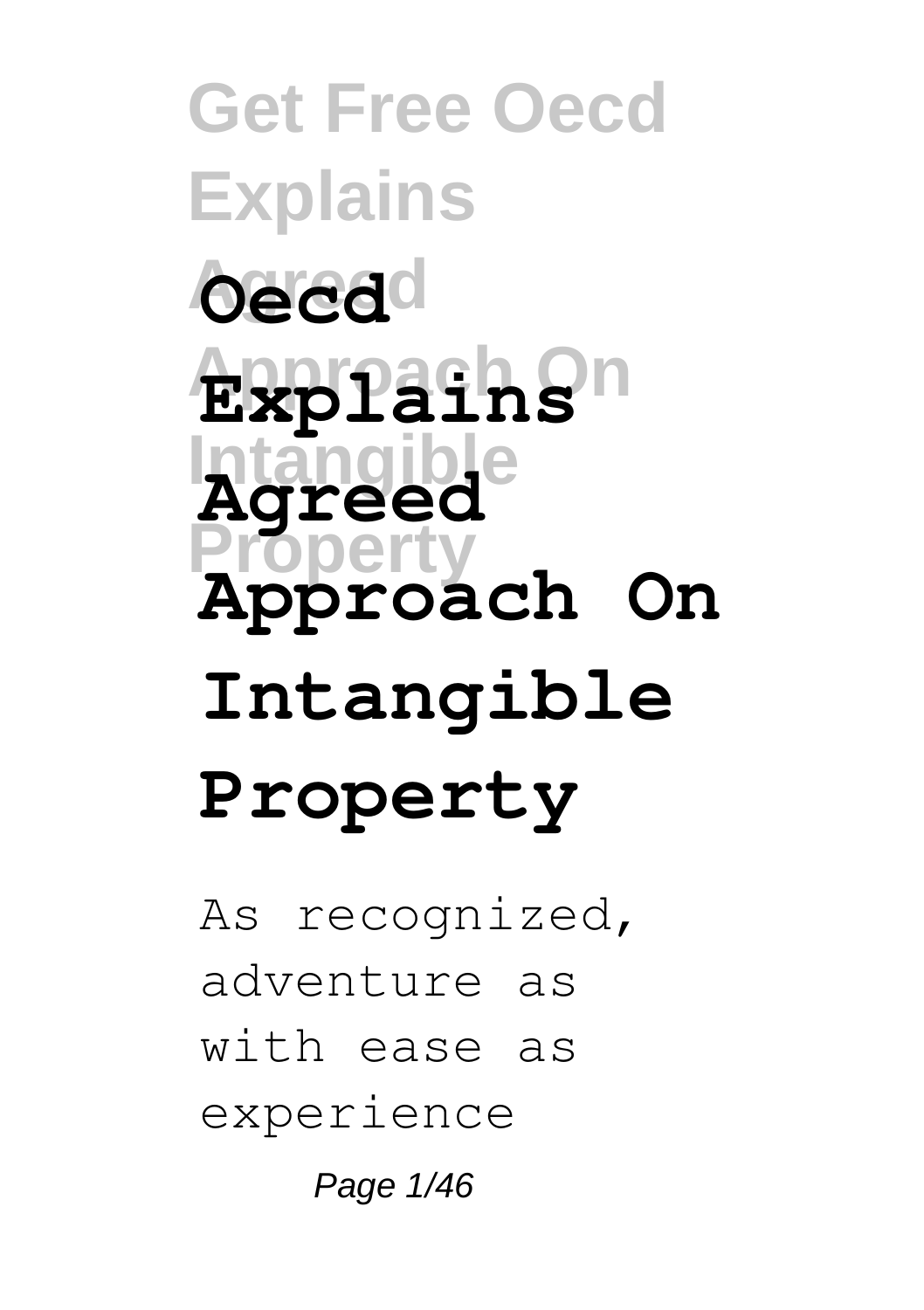**Get Free Oecd Explains Agreed** virtually **Approach On** lesson, with ease as arrangement can amusement, as be gotten by just checking out a ebook **oecd explains agreed approach on intangible property** then it is not directly done, you could Page 2/46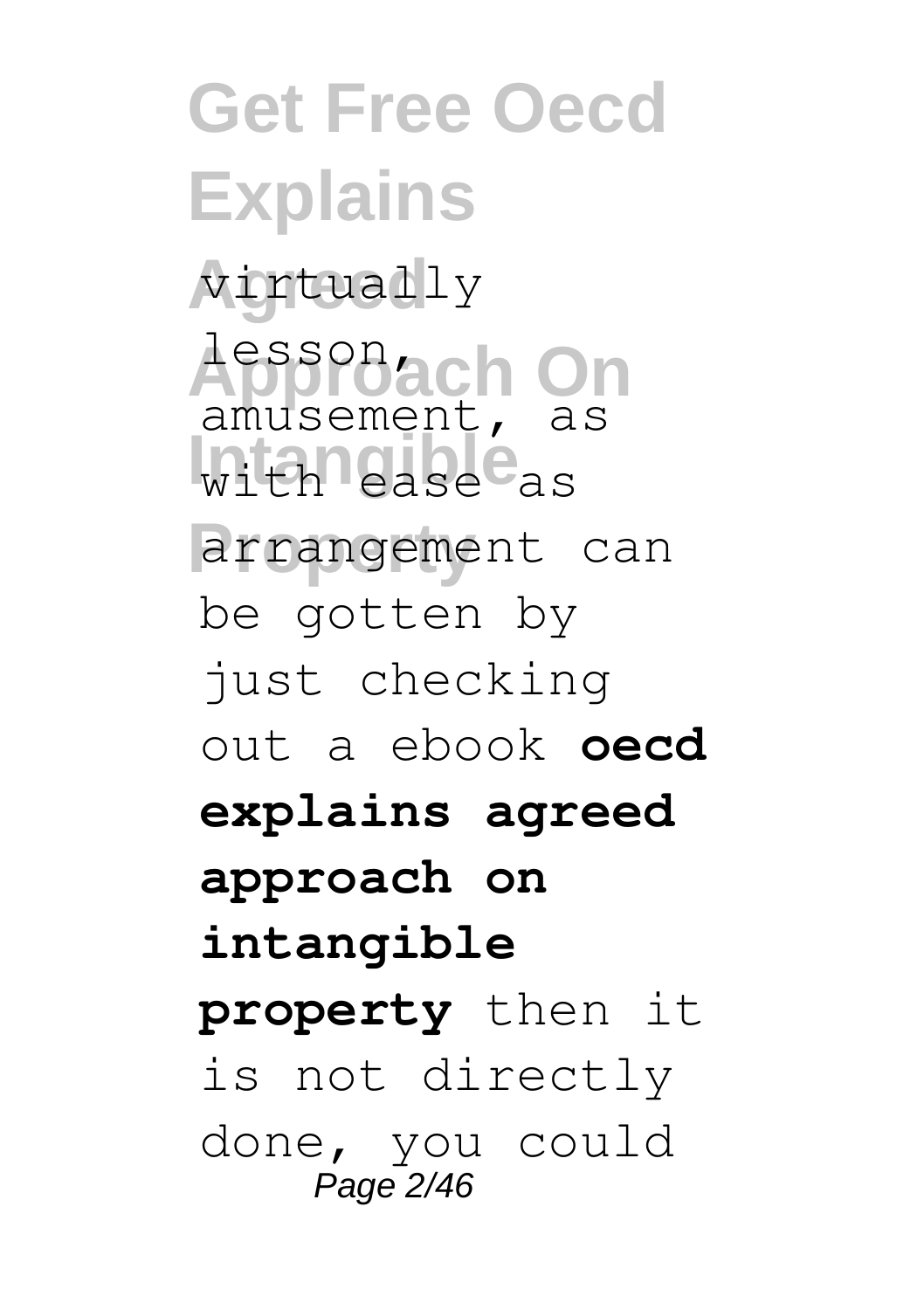**Get Free Oecd Explains** consent even more more or **Intangible Pfothe world.** less this life,

We pay for you this proper as well as easy habit to acquire those all. We meet the expense of oecd explains agreed approach Page 3/46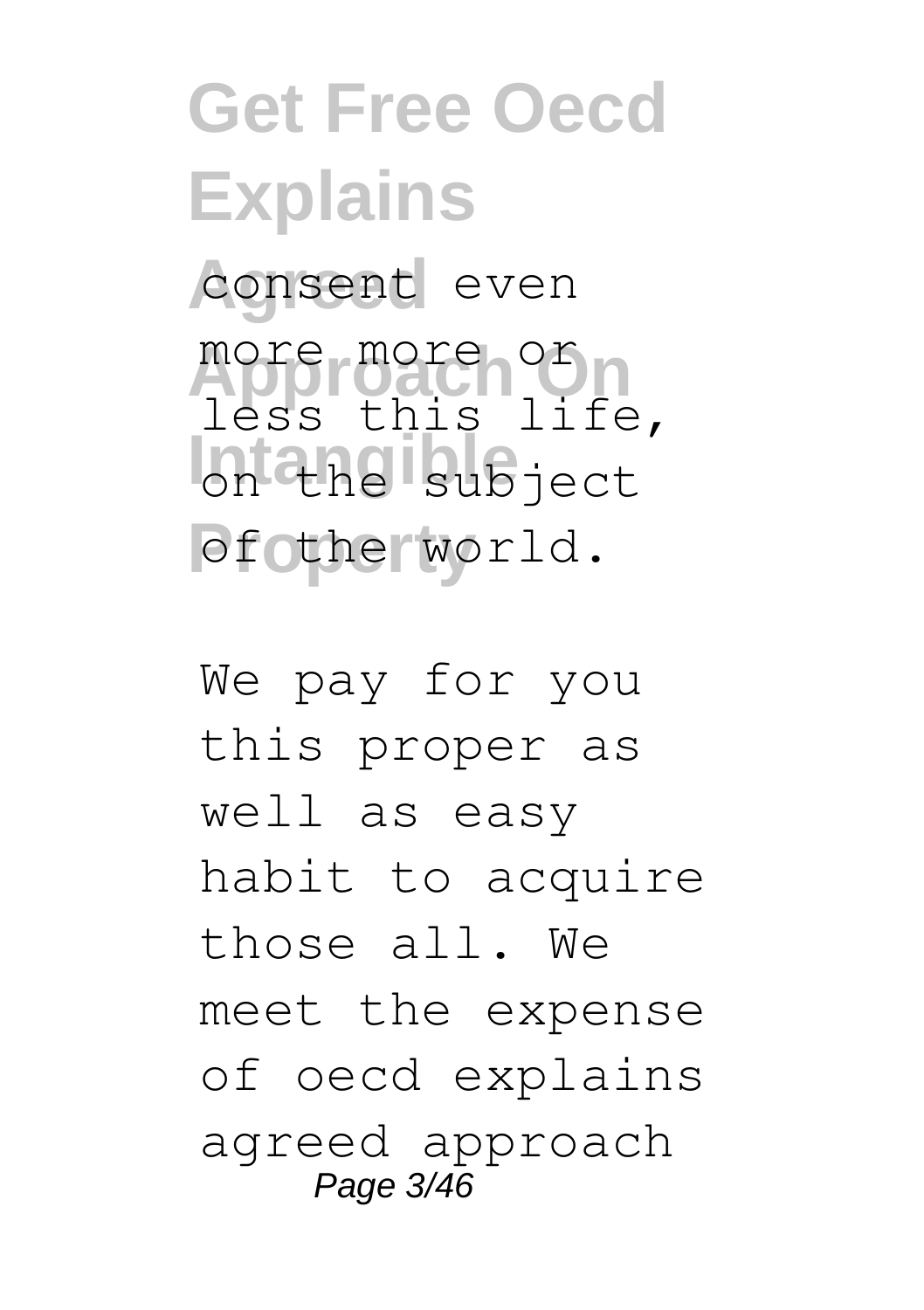**Get Free Oecd Explains Agreed** on intangible property and **Intangible** collections from **Property** fictions to numerous ebook scientific research in any way. among them is this oecd explains agreed approach on intangible property that can be your Page 4/46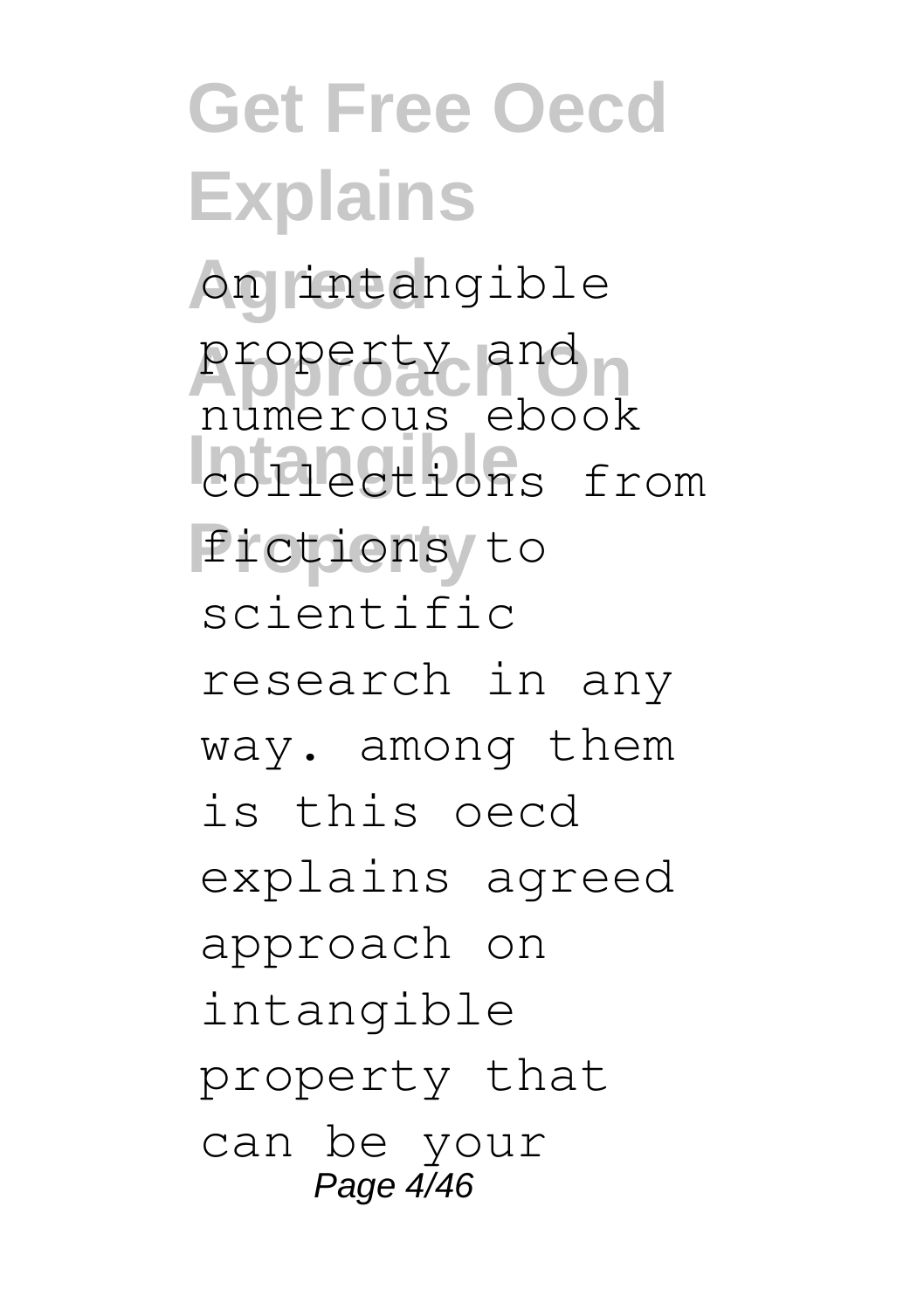**Get Free Oecd Explains** partner. **Approach On** *G20/OECD Pillar* **Intangible** *1 and Pillar 2* **Property** *project: Latest developments and what to expect* Abuse of Dominance explained in 7 minutes The Marshall Plan \u0026 OECD Explained in One Page 5/46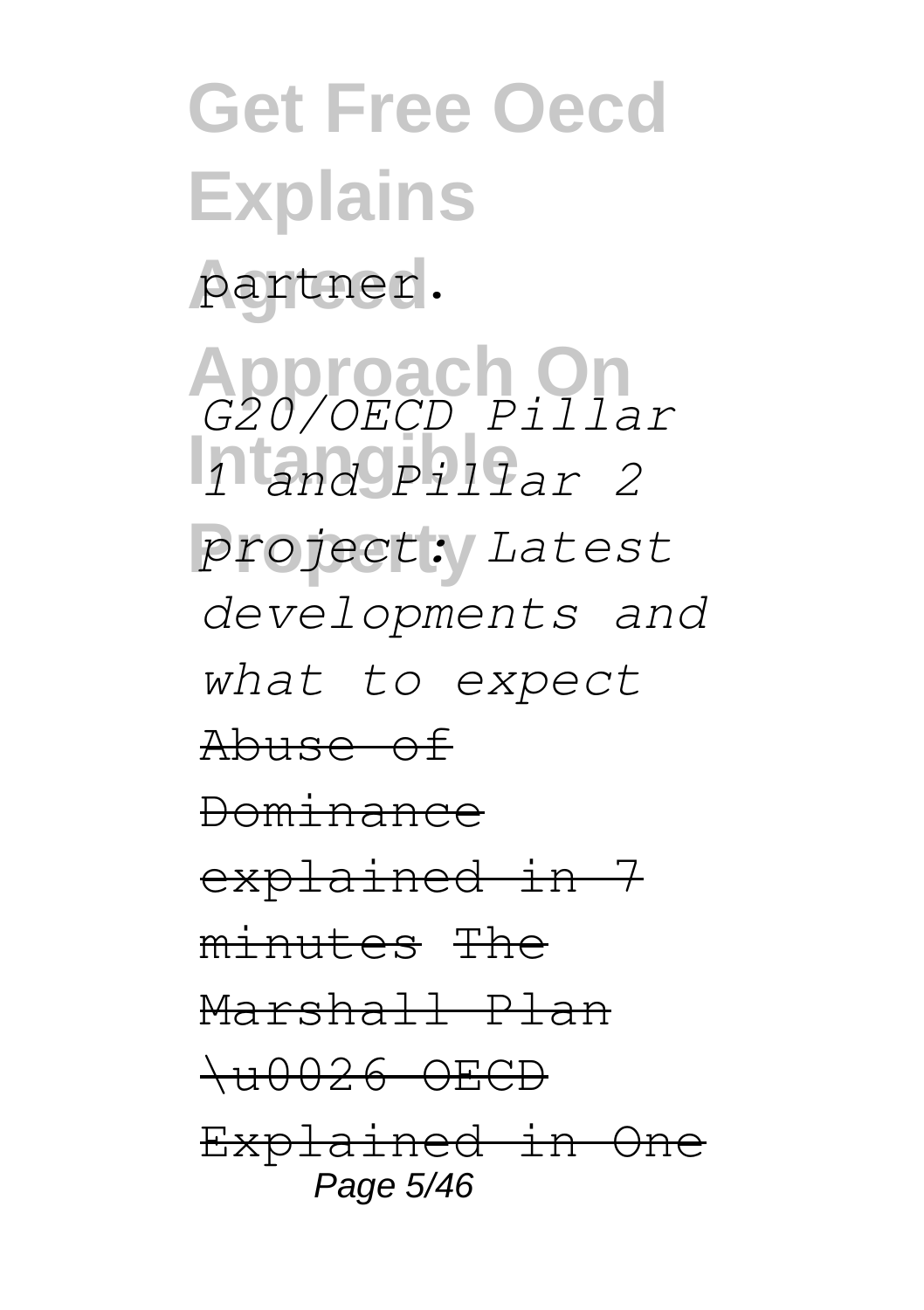### **Get Free Oecd Explains** Minute: **Approach On** Dates/History, Figures and **Property** Objectives *OECD* Countries, *BEPS 2.0 Two Pillar approach - reforming the international tax system for the 21st century* What is cognitive scarcity? Ca Page 6/46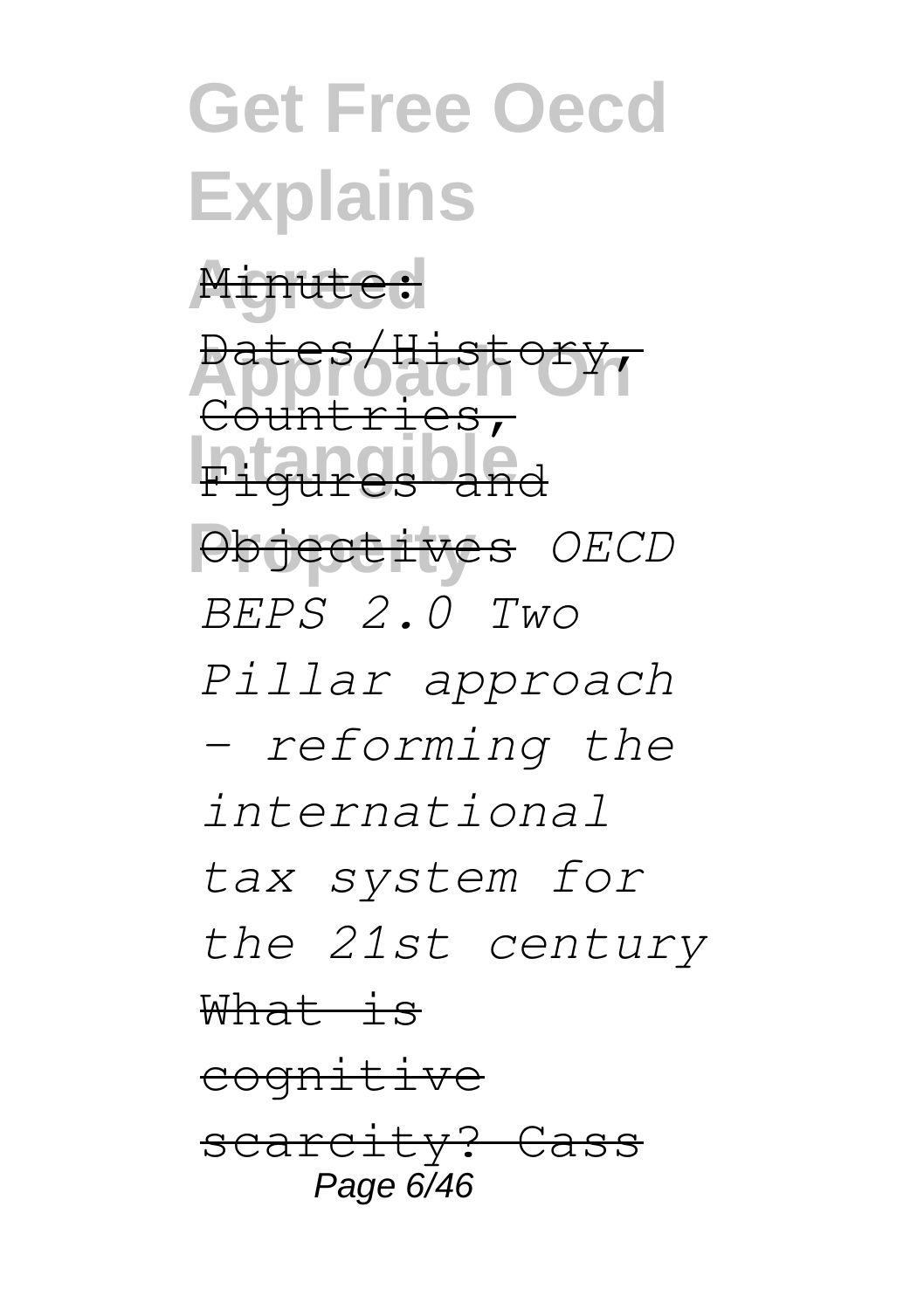### **Get Free Oecd Explains Agreed** Sunstein exp<del>lains I</del> On **Intangible** Brief Pedro Gonzaga talks Brainfluence about OECD discussion on commerce and competition Crash course Nieuwenkamp Responsible Business OECD EU Relations Law – Page 7/46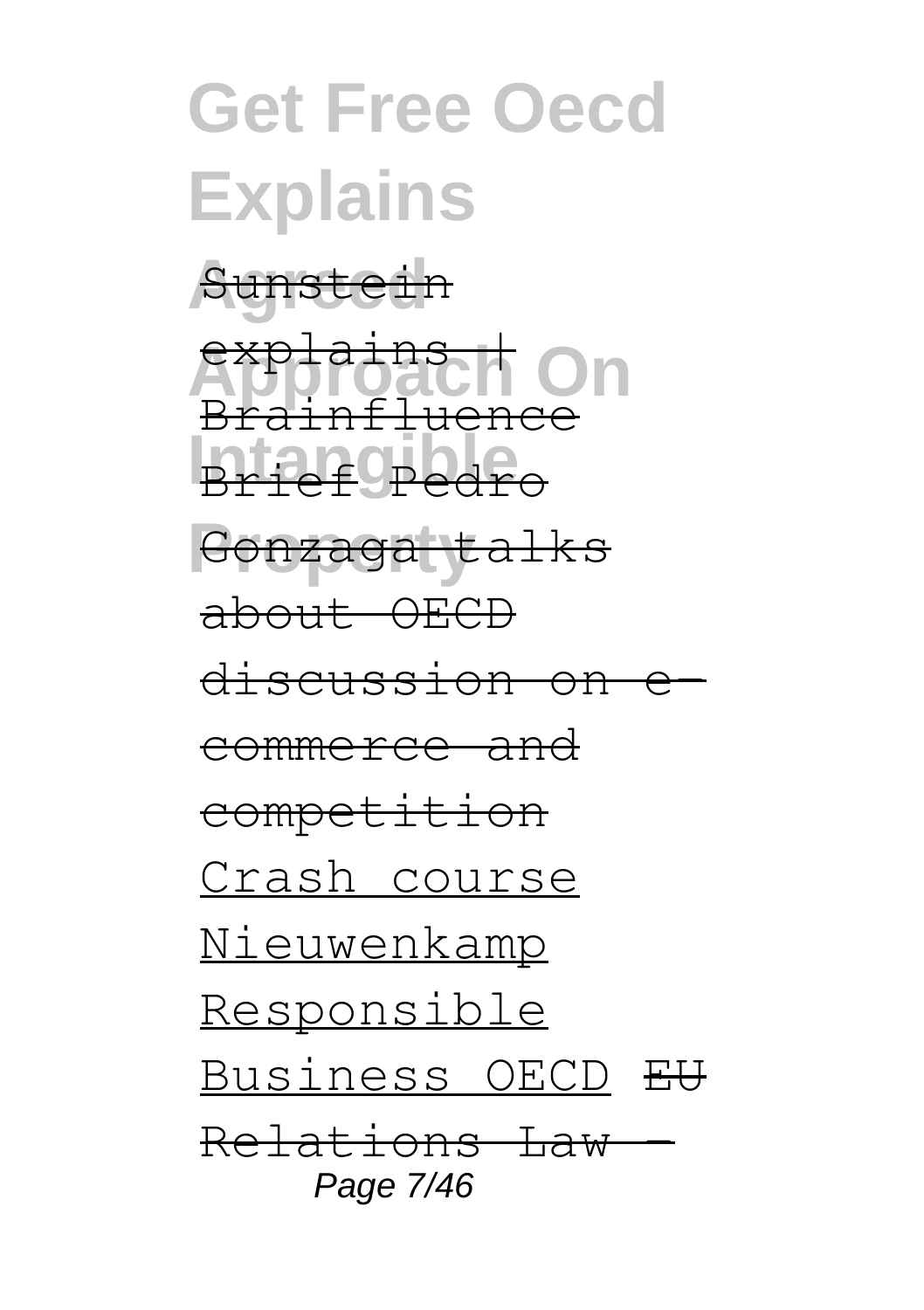#### **Get Free Oecd Explains Agreed** Interpretation, <del>Enforcement ar</del><br>Approach<br><del>Dispute</del> **Integrate Property** Monckton-CELS Enforceme Resolution: webinar **OECD Study on Social and Emotional Skills** *TaxPics: A practical summary of the 2010 OECD Transfer Pricing Guidelines* Page 8/46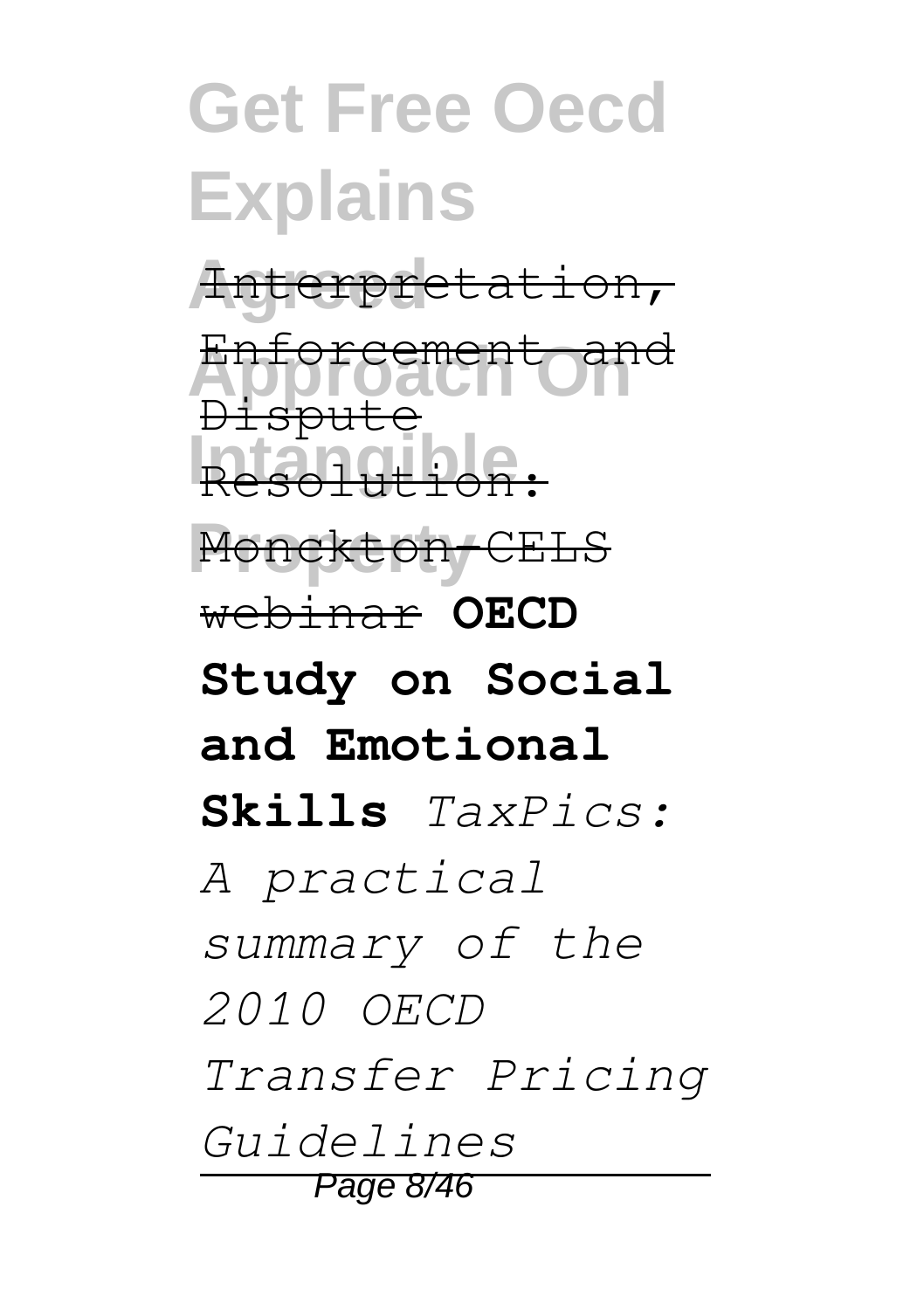### **Get Free Oecd Explains** UNITED **NATIONS** (UN) INTERVIEW **Intangible** ANSWERS! (UNICEF Competency Based QUESTIONS \u0026 Interview Questions!)How Australia Is Crashing the World Economy And Taking Down China Why won't China Surpass the Page 9/46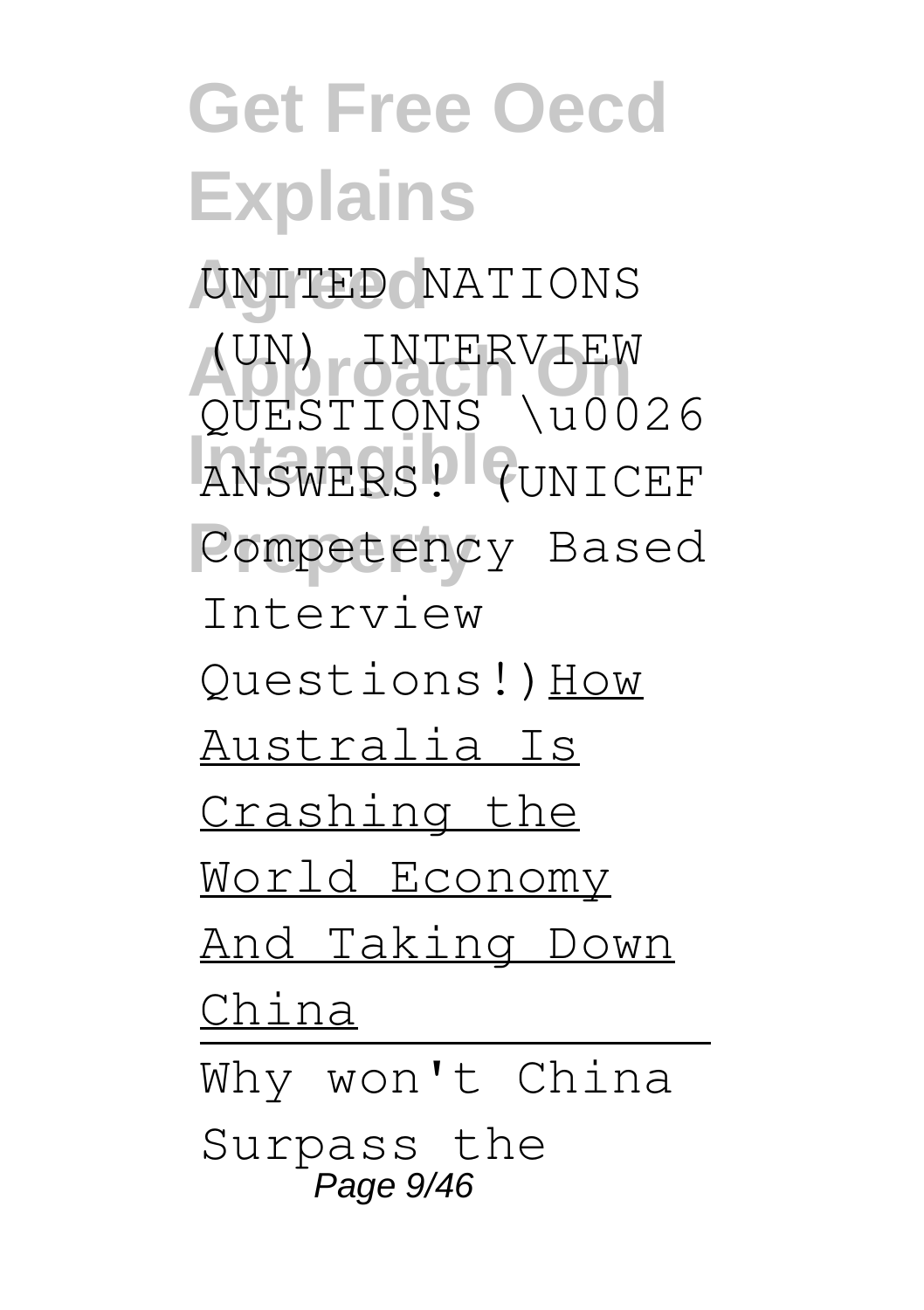**Get Free Oecd Explains Agreed** United States? - **Approach On** VisualPolitik EN **Intangible** Through The Scariest/ We Are Living Economic Experiment In History Right Now...And No One Knows It How to succeed in your JOB INTERVIEW: Behavioral Questions How Page 10/46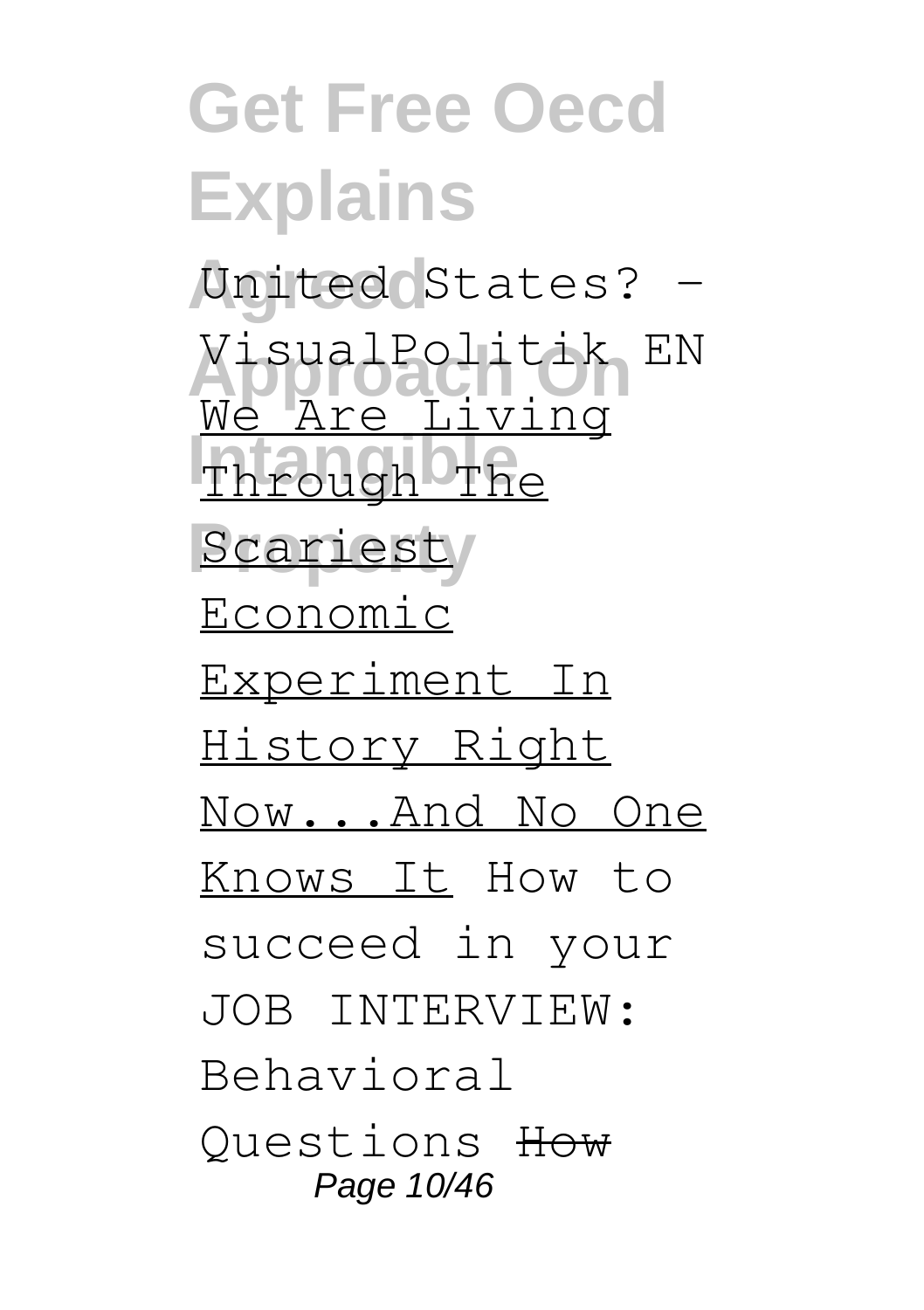### **Get Free Oecd Explains Agreed** Morocco Secretly **Approach On** Controls China, **Intangible** United States, **Property** And the World India, The Why 94% of China Lives East of This Line What is The OECD? Tell Me About Yourself - A Good Answer to This Interview Question Page 11/46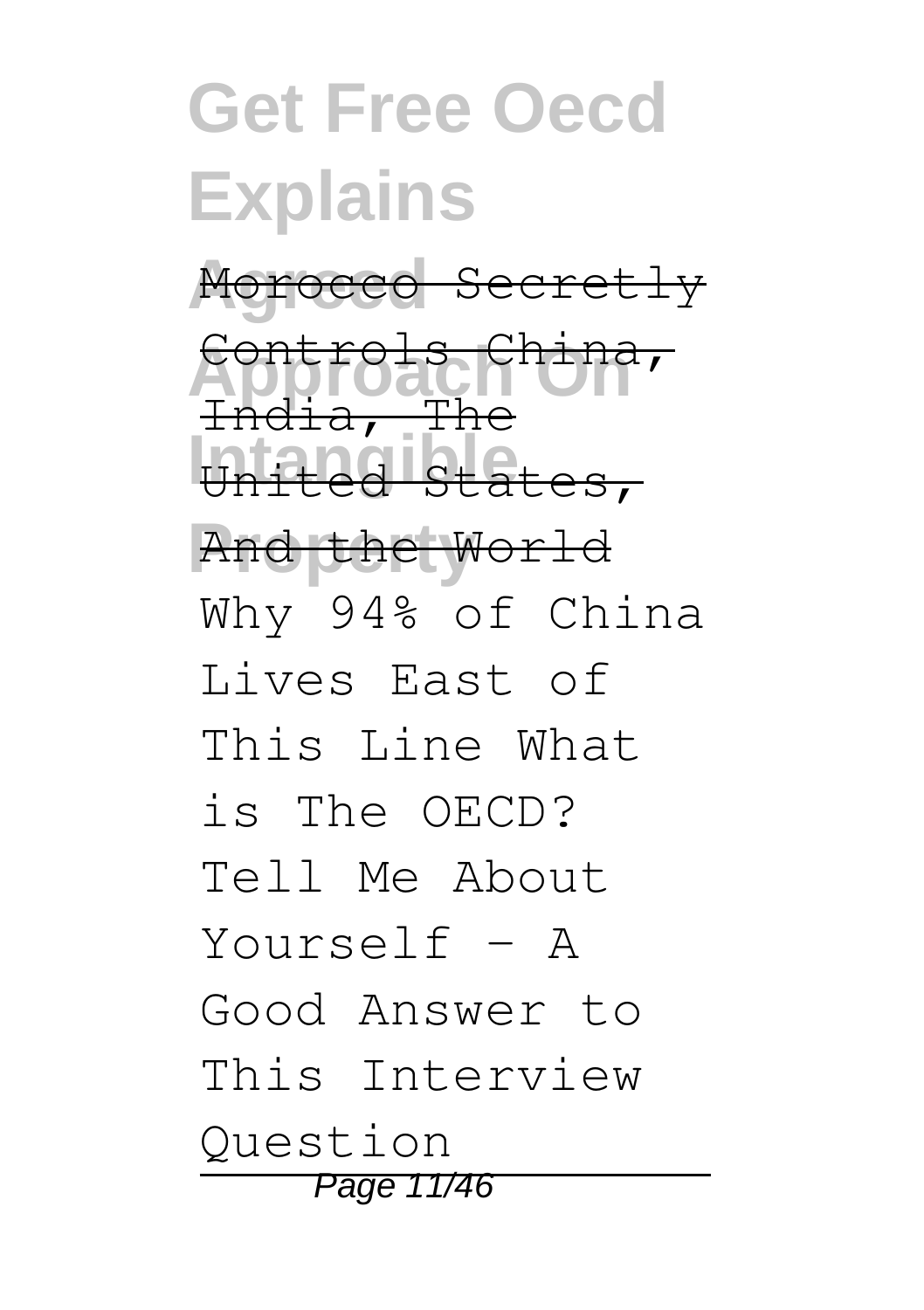**Get Free Oecd Explains Agreed** The world is poorly designed. nature helps. **Property** Classic Rock But copying Greatest Hits 60s,70s,80s - Top 100 Best Classic Rock Of All Time Case studies of Pillar One of the OECD Report on taxation of Page 12/46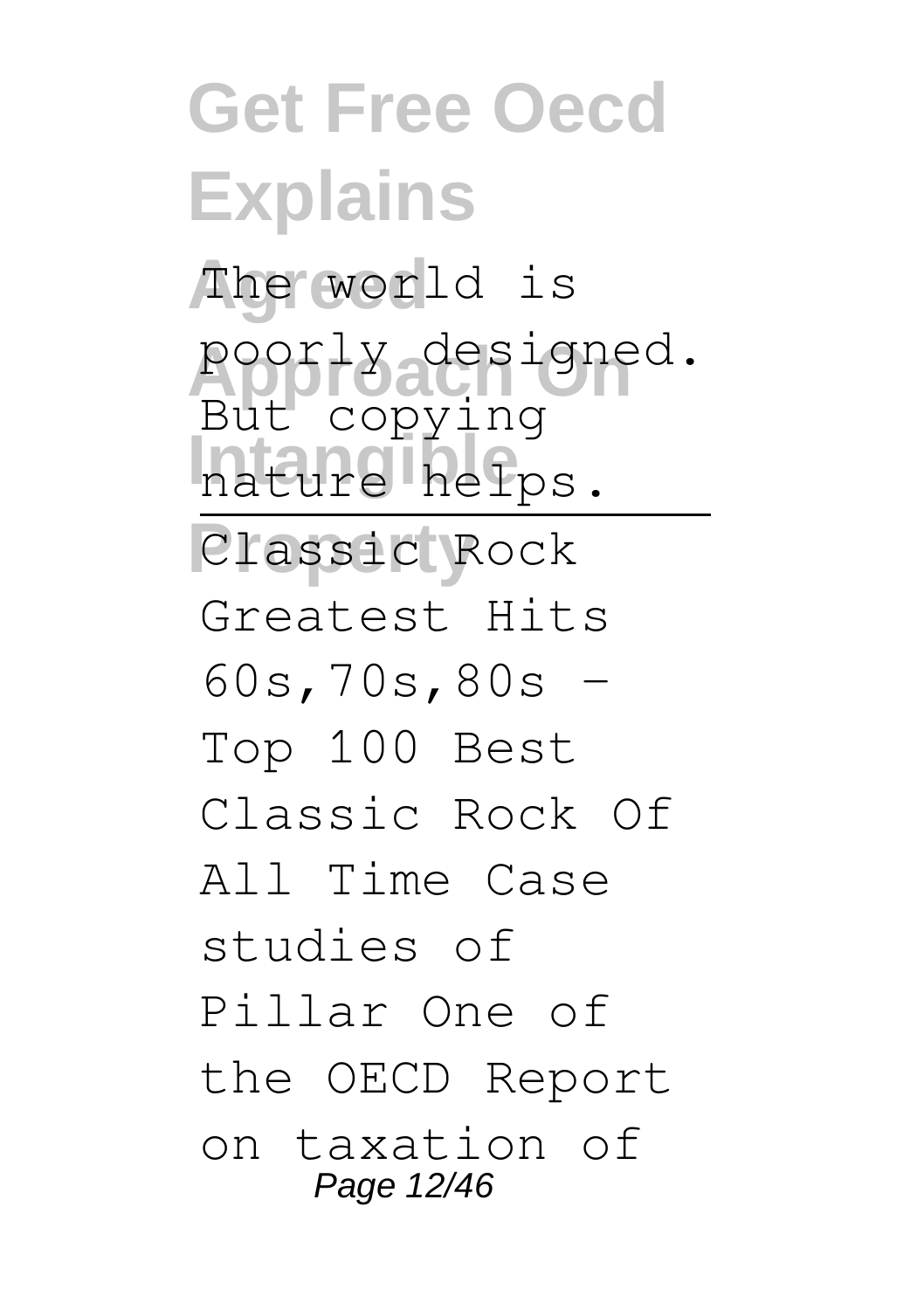# **Get Free Oecd Explains**

**Agreed** digital economy **Approach On** *PD 13 - Launch* **Intangible** *The Lancet of the Report -*

**Property** *\u0026 Financial Times Commission*

'Public Policy, Illegality and Contracts': 2015 Allen \u0026 Overy Lecture Will UBI help create greater wellbeing and a

Page 13/46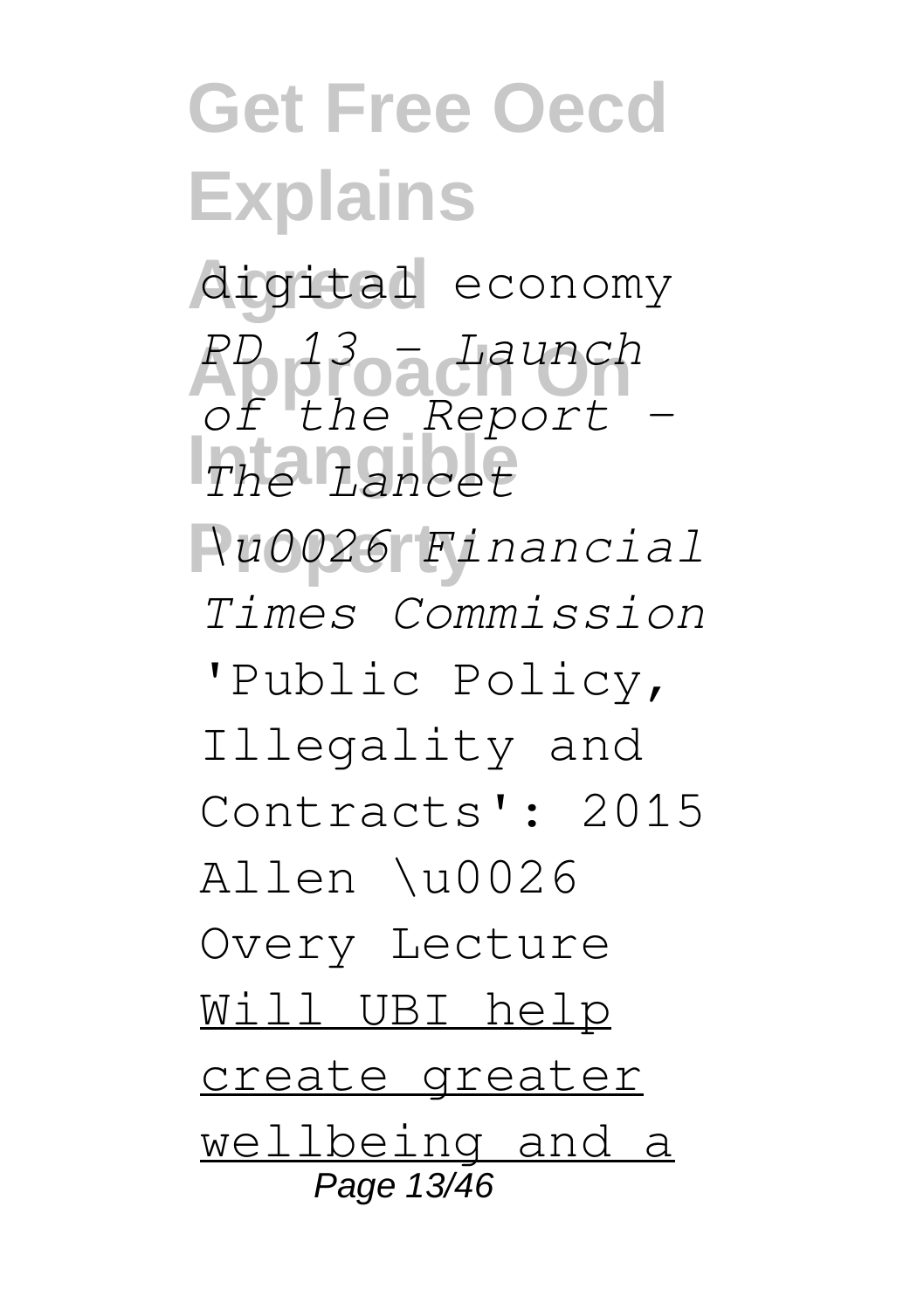### **Get Free Oecd Explains Agreed** greener world? **Approach On** OECD Study on Emotional<sup>e</sup>Skills (without sound) Social and WHAT IS FOREIGN AID AND DOES IT WORK? | IE EXPLAINS Teaching in the US vs. the rest of the world Preview: Benefits and Page 14/46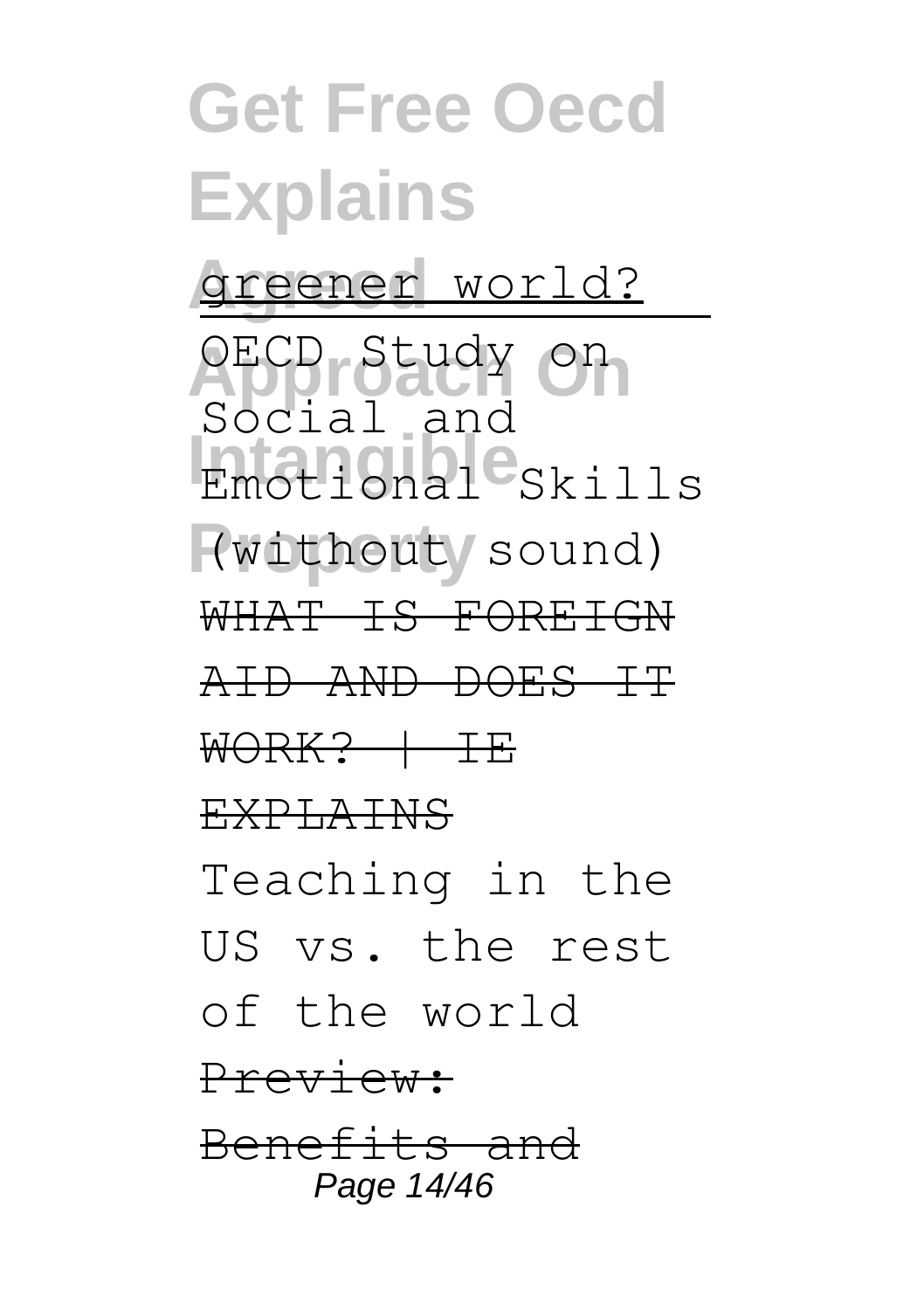#### **Get Free Oecd Explains Agreed** challenges of **Approach On Intangible** agreements *Oecd* **Property** *Explains Agreed* regional compe *Approach On* General Mathias Cormann says a global deal reached on taxing rights and a minimum corporate tax is a broad Page 15/46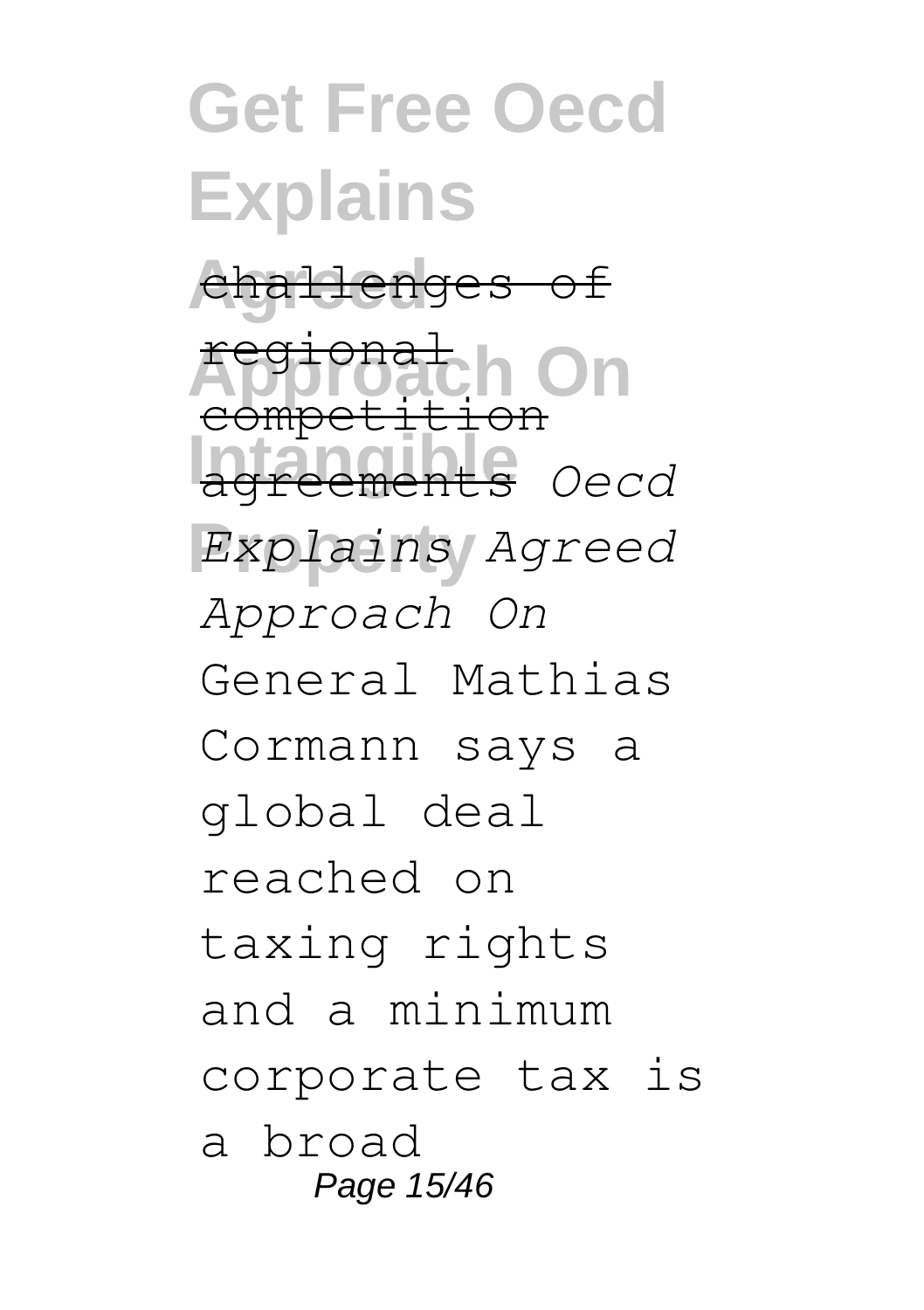### **Get Free Oecd Explains** consensus that **Approach On** represents an pragmatic<sup>e</sup> approach to the ambitious but issue.

*'Ambitious' but 'pragmatic': OECD head defends global tax deal after G20 approval* OECD Secretary-Page 16/46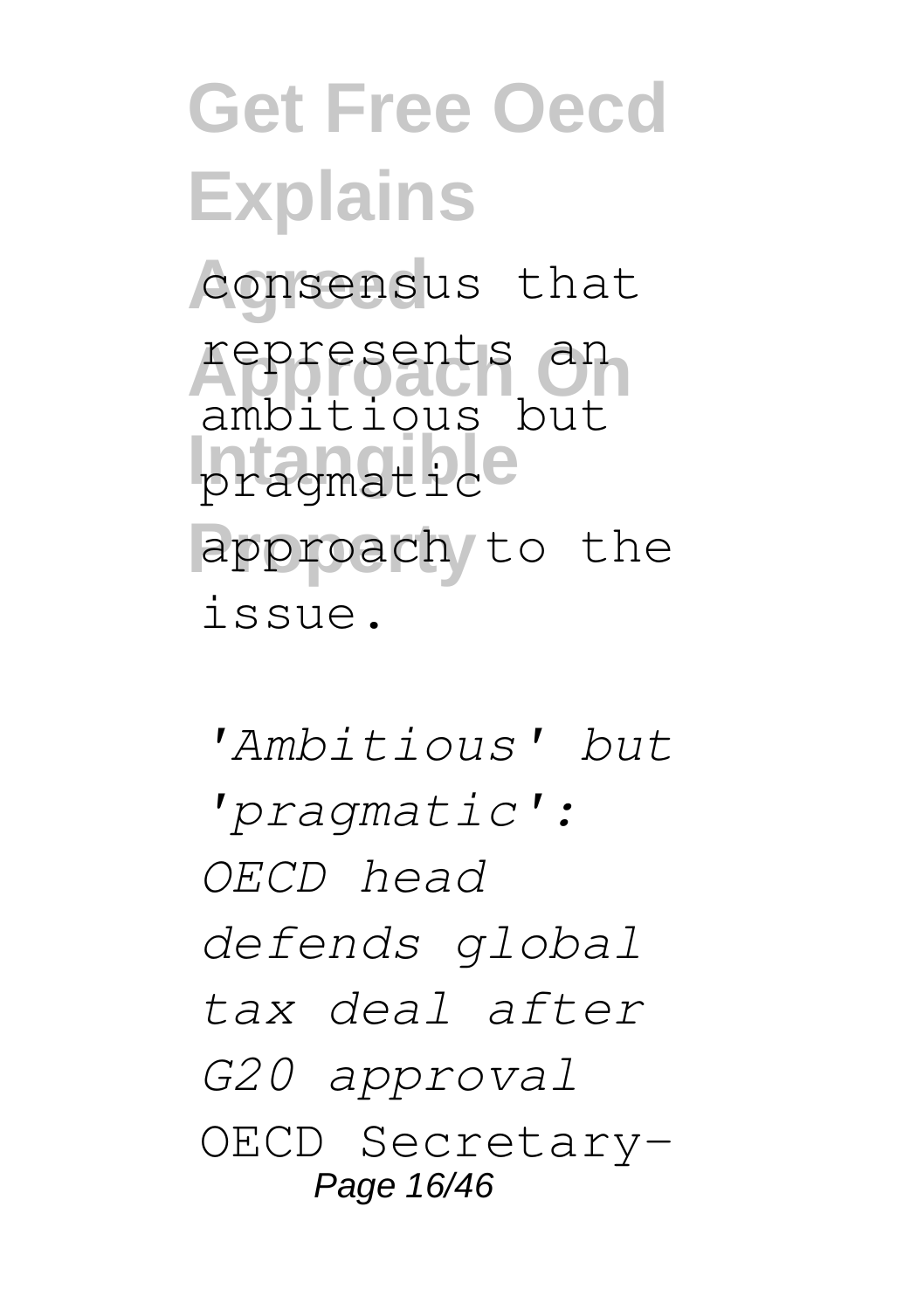**Get Free Oecd Explains** General Mathias Cormann welcomed Leaders<sup>ble</sup> **Property** Declaration, today's G20 recognising the historic tax agreement reached by the OECD/G20 Inclusive Framework on Base Erosion and Profit Shifting Page 17/46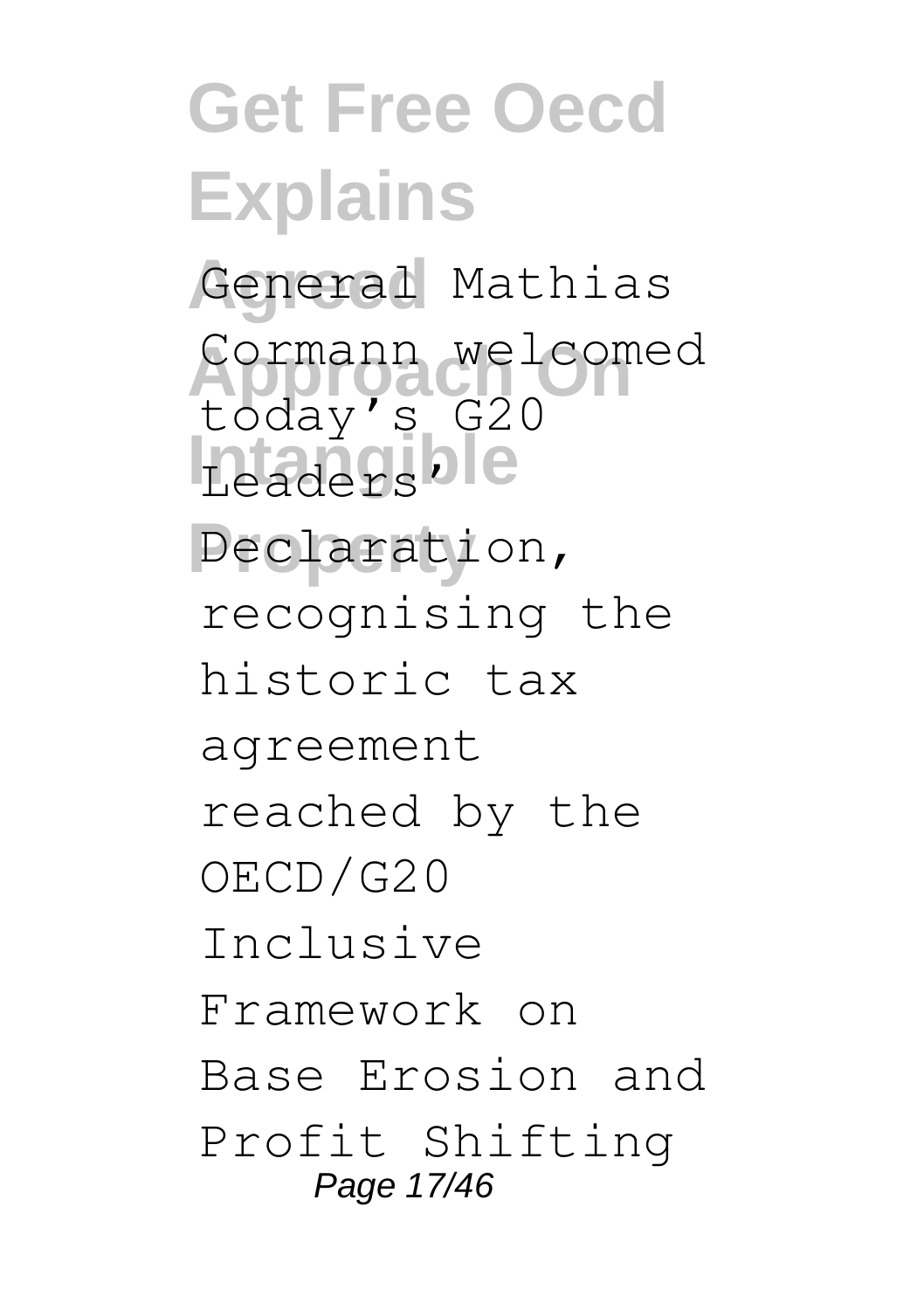**Get Free Oecd Explains Agreed** ... **Approach On** *OECD Secretary-***Intangible** *General Mathias* **Property** *Cormann welcomes outcome of the G20 Leaders Summit* The Organisation for Economic Cooperation and Development's (OECD) global minimum tax rate Page 18/46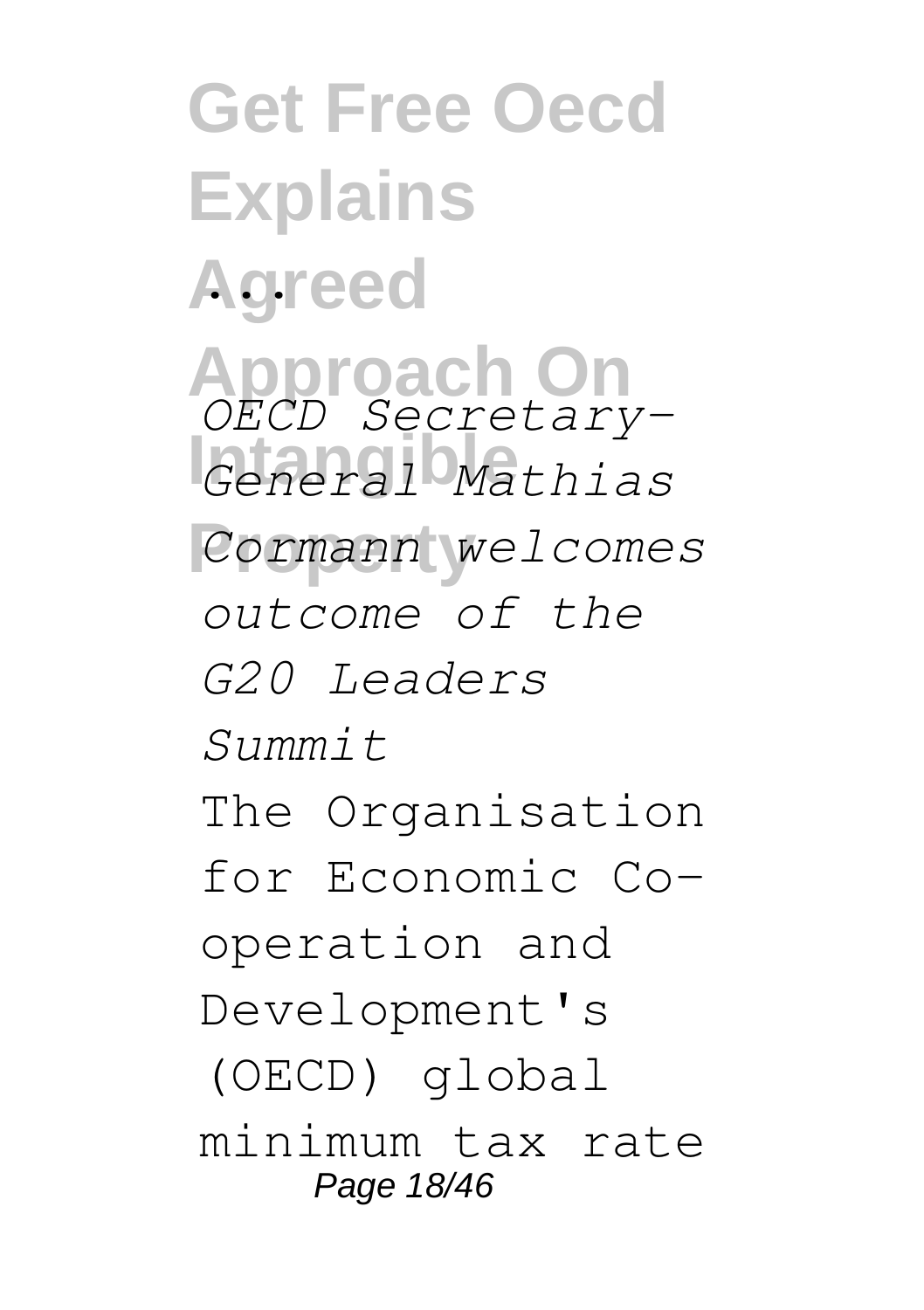## **Get Free Oecd Explains**

**Agreed** agreement has now been signed **Intangible** by 136 countries

**Property** jurisdictions, including all members of the European ...

*Why Estonia and Hungary were so reluctant to agree to OECD's minimum tax rate* Page 19/46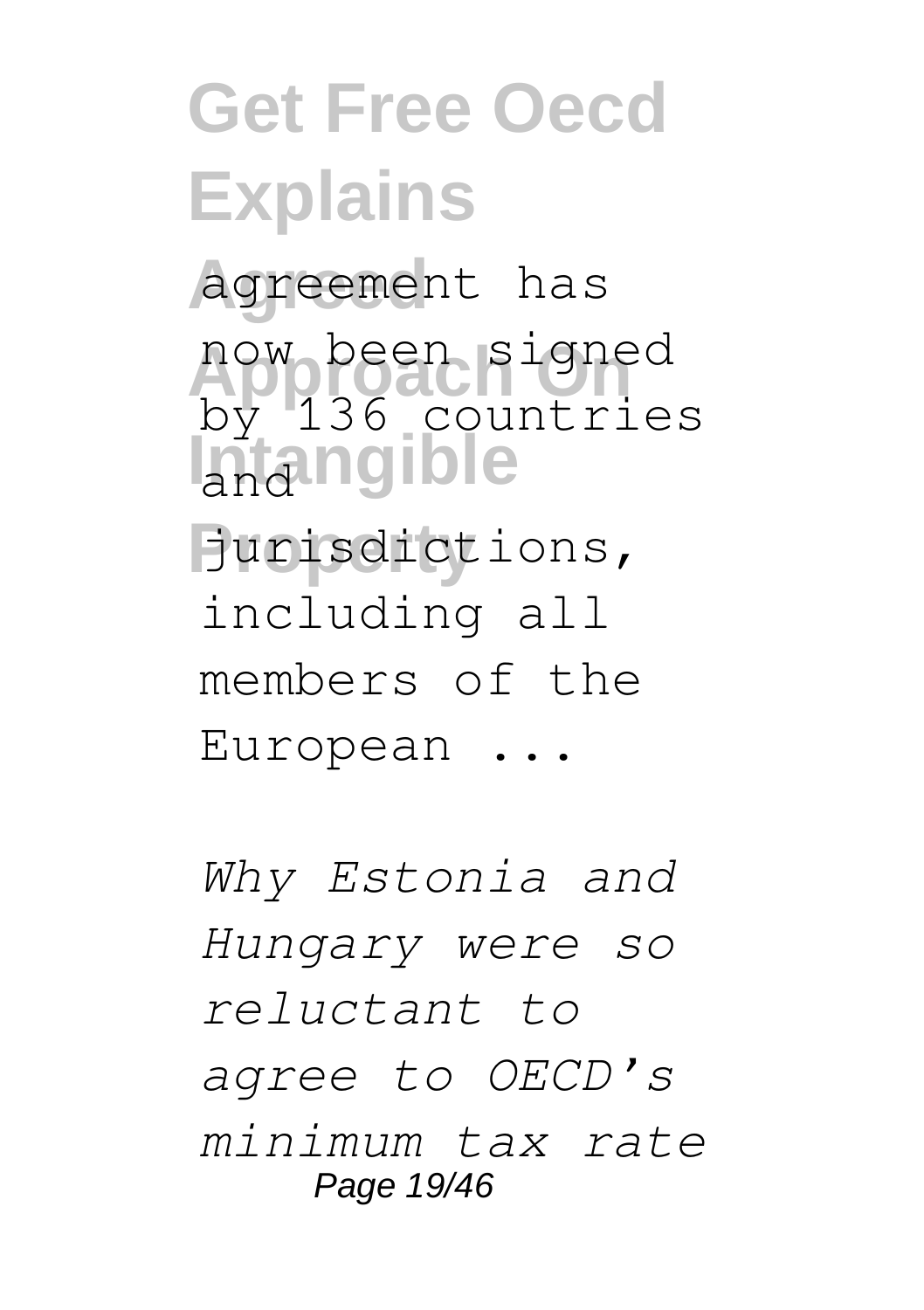### **Get Free Oecd Explains** Members of the OECD Development **Intangible** Committee (DAC) **Property** today issued a Assistance joint Declaration ahead of COP26 committing to align official development assistance (ODA), which totalled USD 161 Page 20/46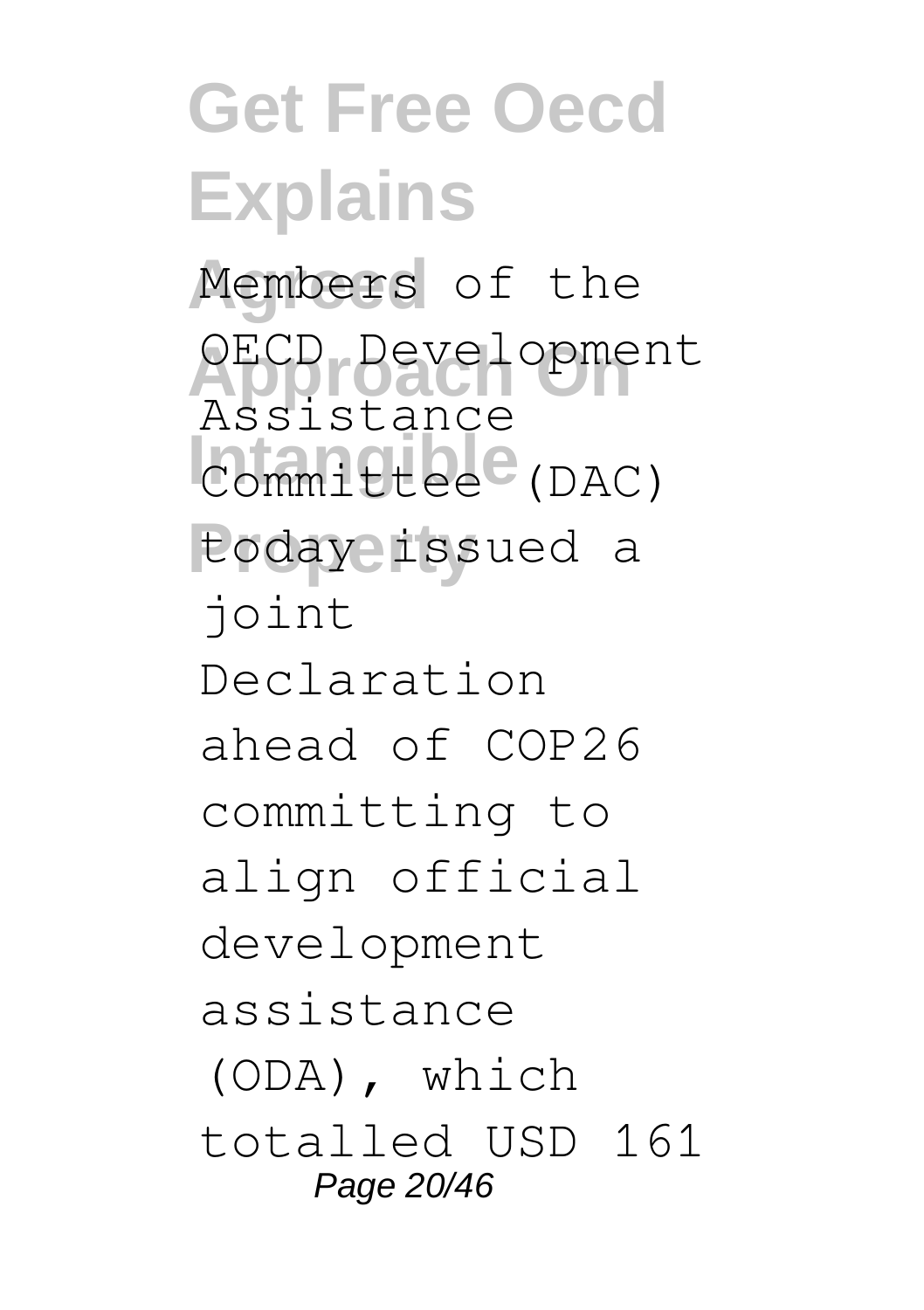**Get Free Oecd Explains Agreed** billion in ... **Approach On** *OECD Development* **Intangible** *Assistance* **Property** *Committee commits to align development cooperation with the goals of the Paris Agreement* On Oct. 8, 136 countries and jurisdictions agreed to a Page 21/46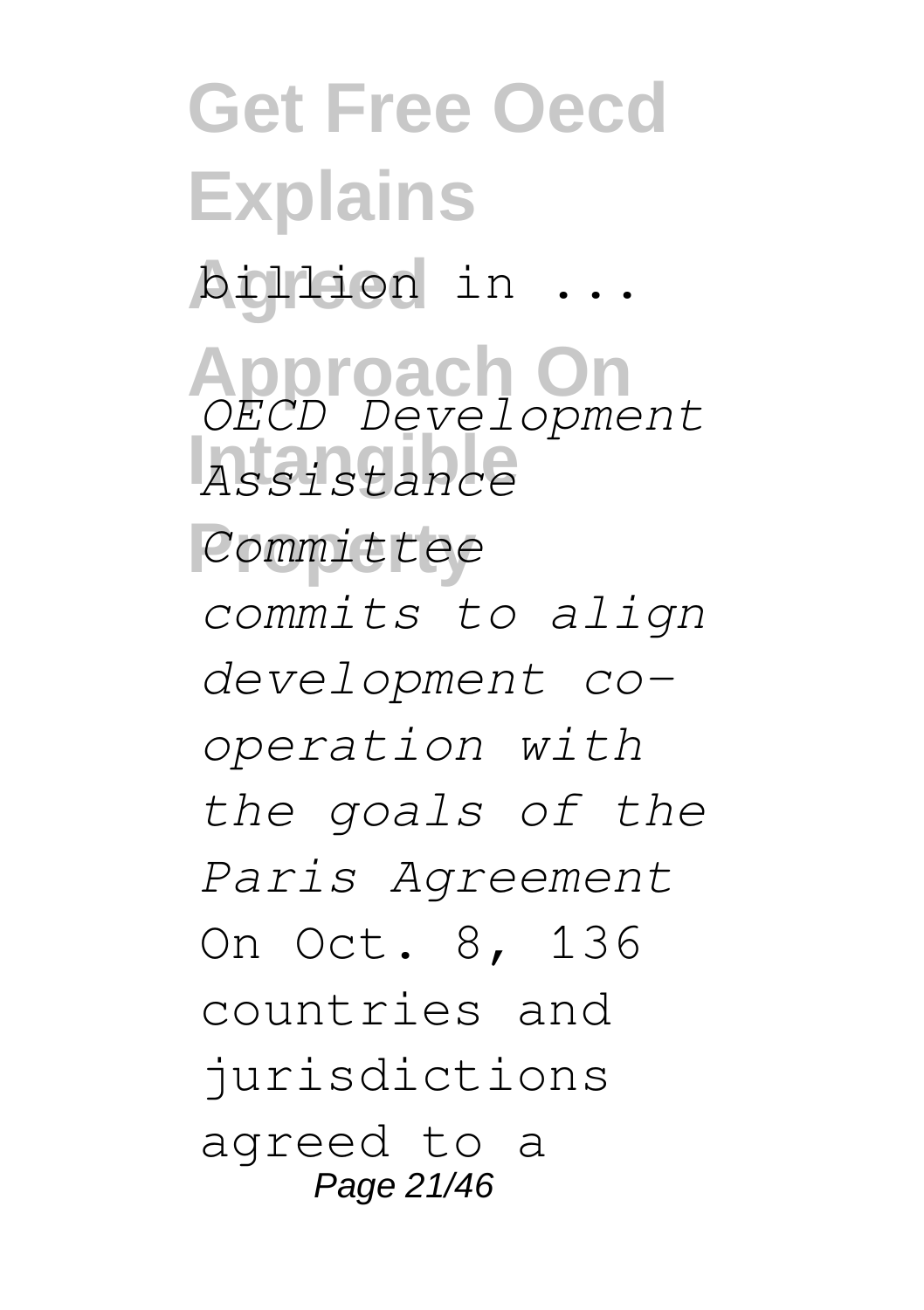### **Get Free Oecd Explains Agreed** proposal created **Approach On** by the Economic<sup>1</sup> Co-**Property** operation and Organisation for Development (OECD ... This approach, which would remove countries ...

*Global Corporate Minimum Tax* The latest OECD Page 22/46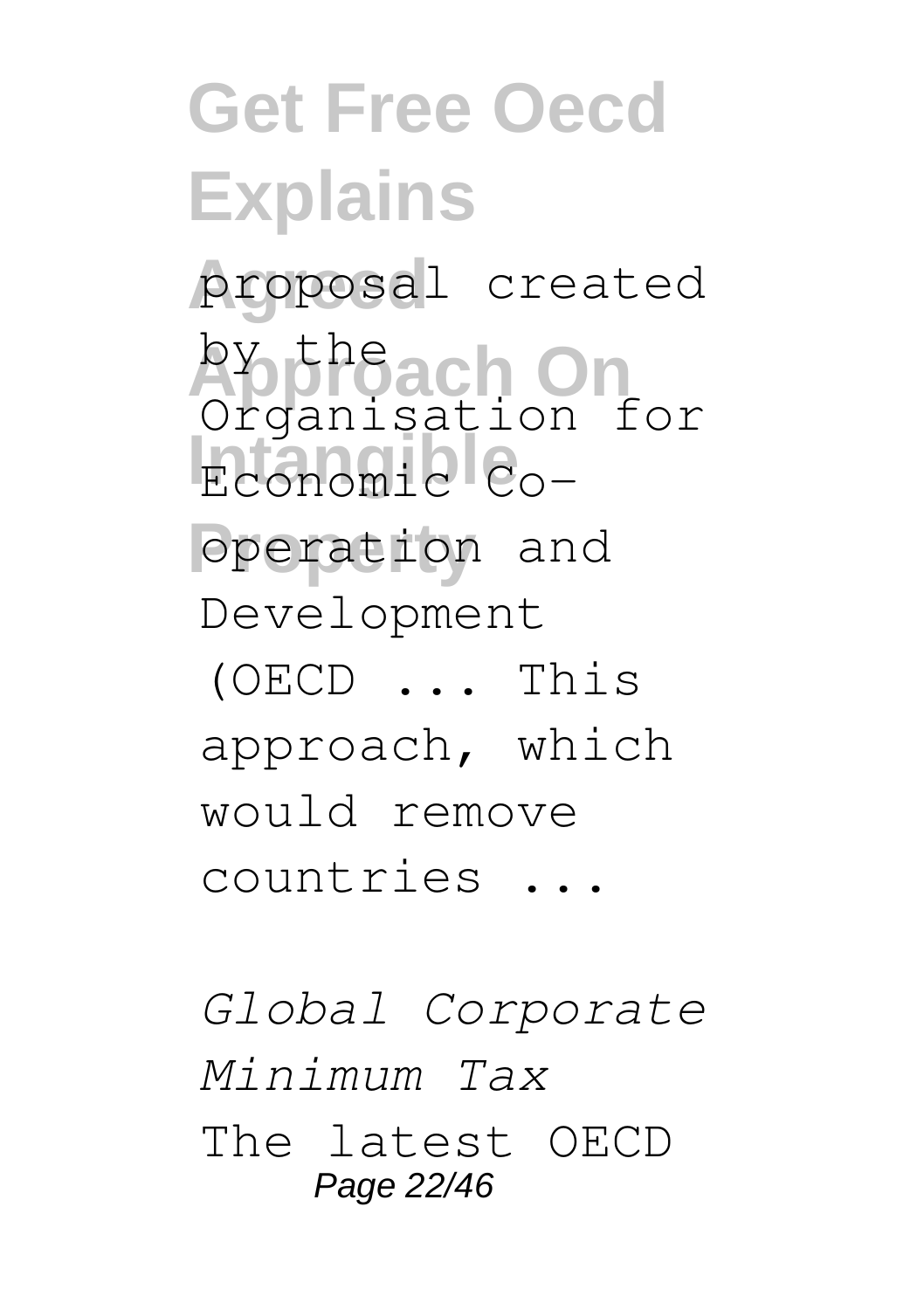**Get Free Oecd Explains Agreed** paper was written by On Intangible<sub>safe</sub> **Property** to do so – as Professor Gordon part of the established and agreed assessment approach. "The pandemic has shone a spotlight on learning and ... Page 23/46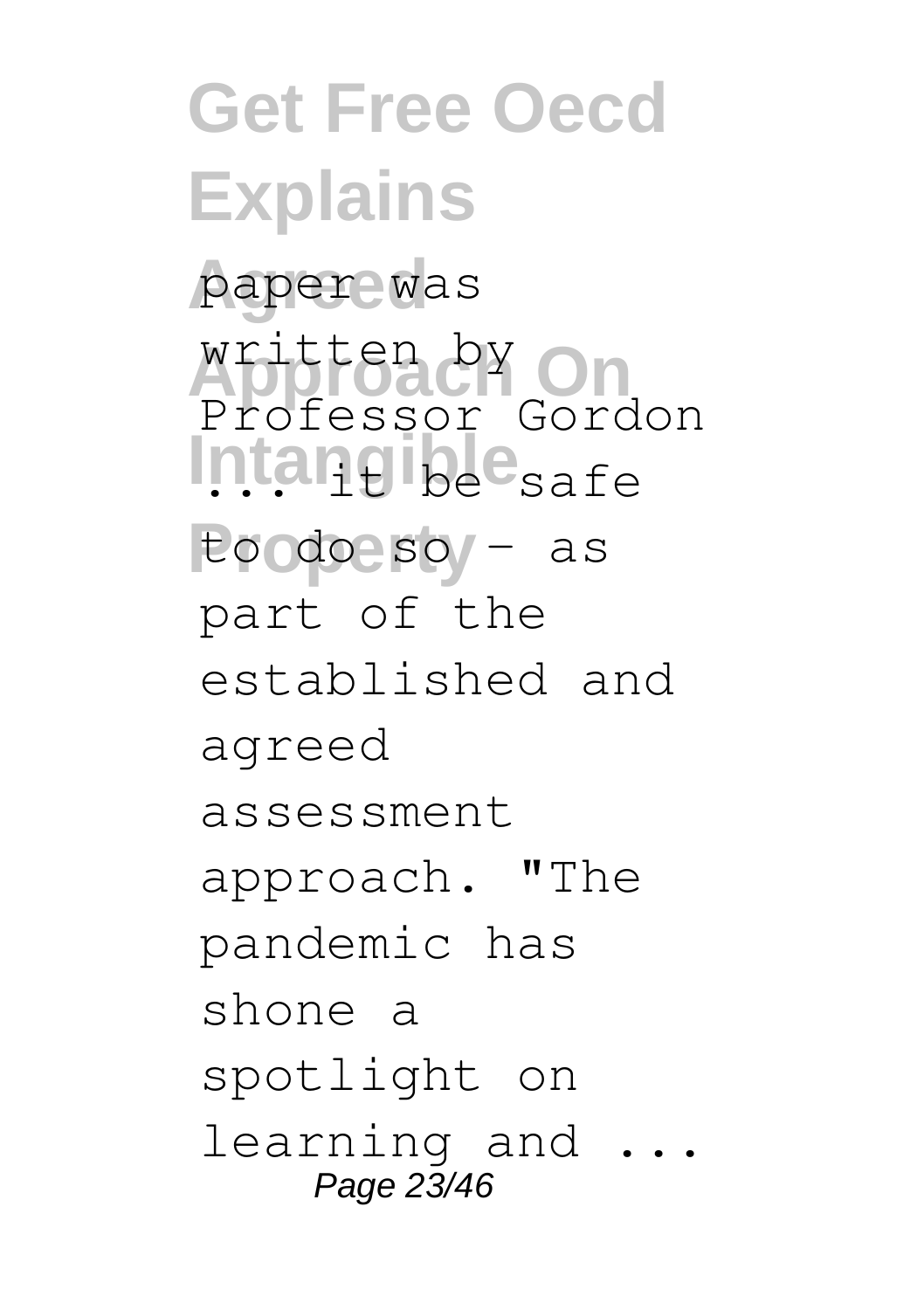**Get Free Oecd Explains Agreed Approach On** *Scottish* **Intangible** *study proposes*  $exams$  overhaul *education: OECD* The OECD-led effort to overhaul how and where multinationals are taxed still has technical details to address before Page 24/46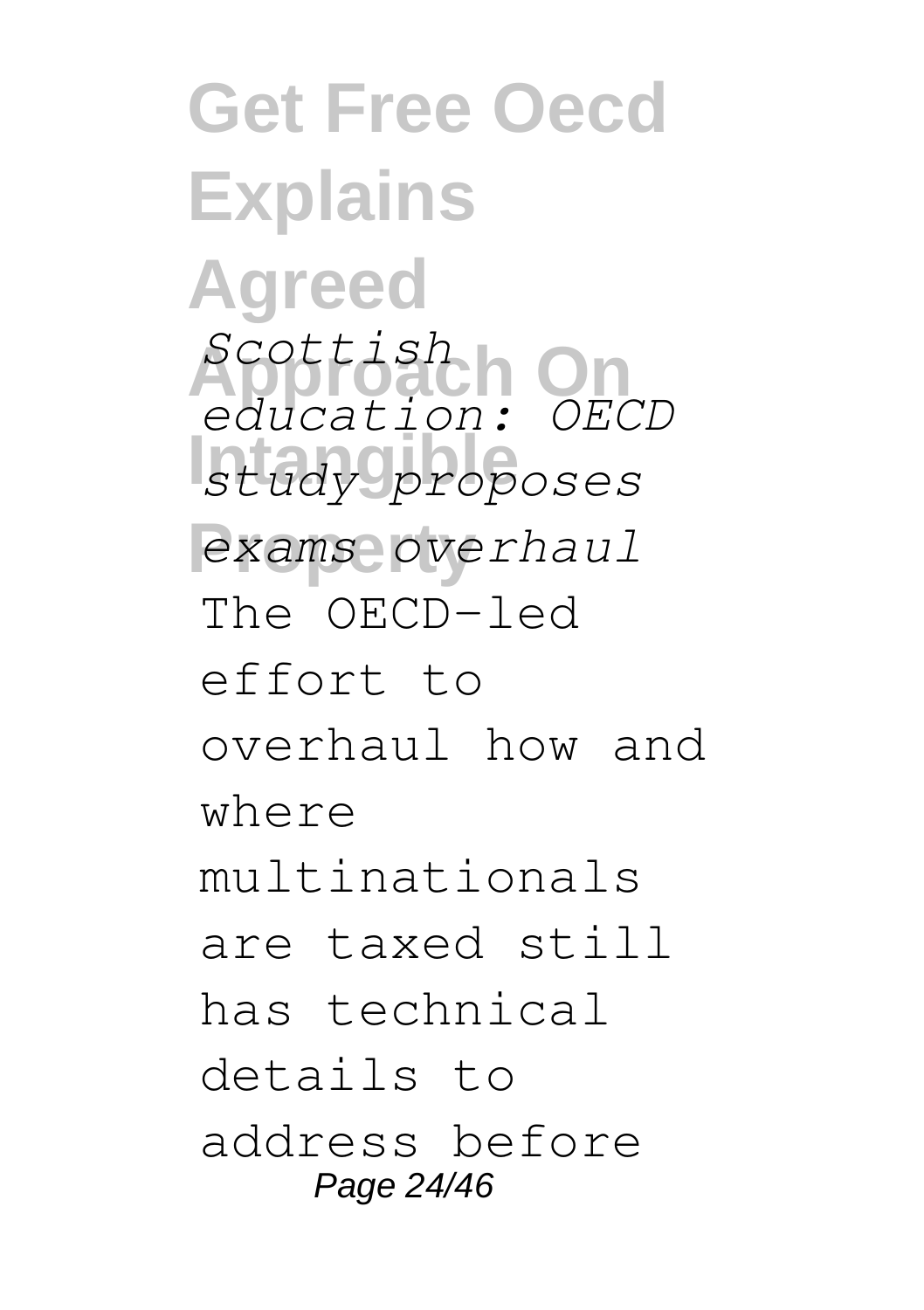### **Get Free Oecd Explains** companies understand the pact announced last week. full impact of a

*OECD Tax Pact Solves Big Questions But Technical Details Remain* In addition, a minimum corporate tax Page 25/46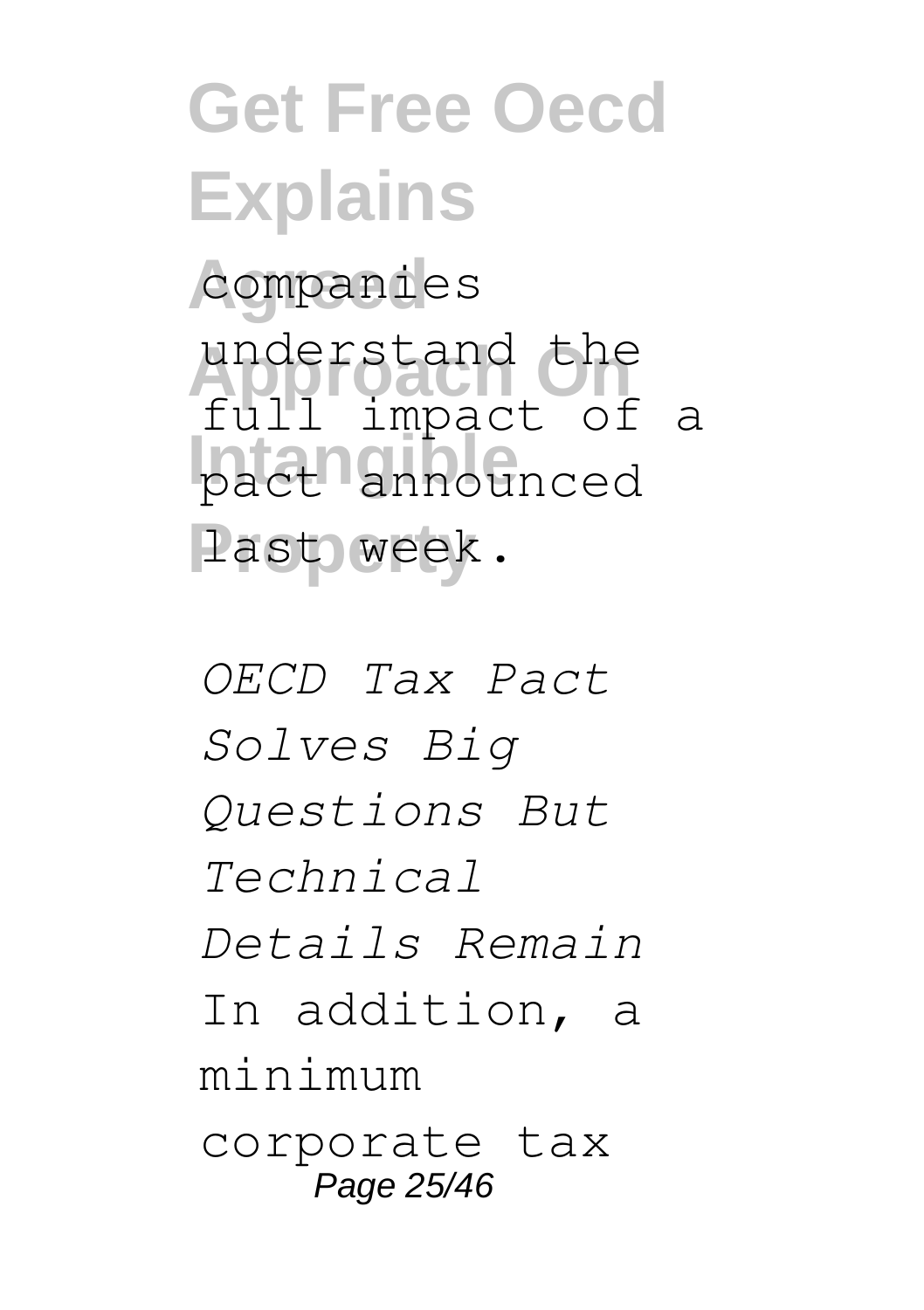## **Get Free Oecd Explains Agreed** rate of 15% was **Approach On** agreed. "This is **Integrate** and balanced mul a major victory tilateralism", OECD Secretary ... European approach to transfer the ... *136 countries*

*agree on international* Page 26/46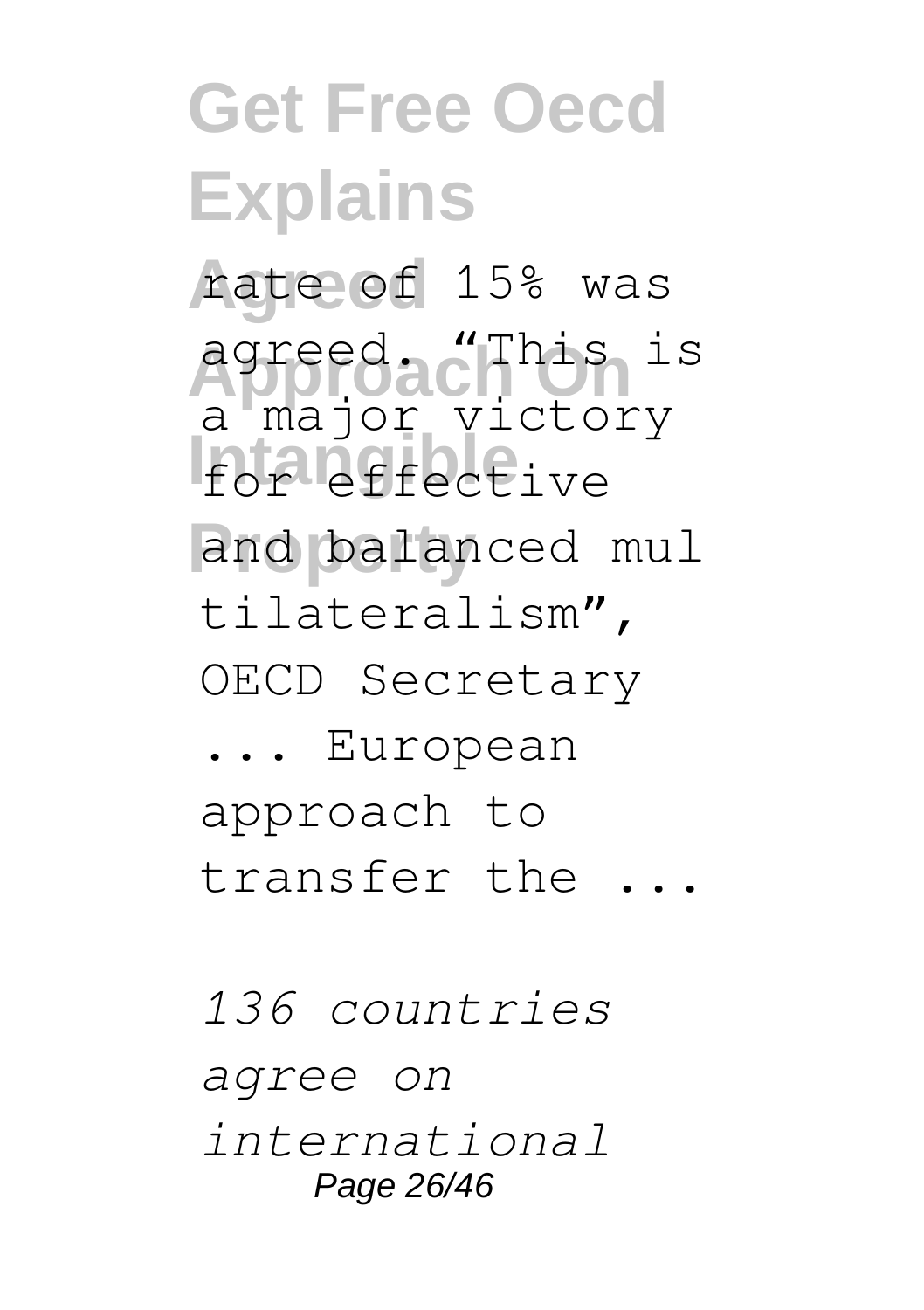**Get Free Oecd Explains Agreed** *tax reform* **Approach On** This might have **Intangible** implications for India as revenue equalisation levy captures more digital companies in the tax net, on account of much lower threshold of ?2 crore (€0.2 million) Page 27/46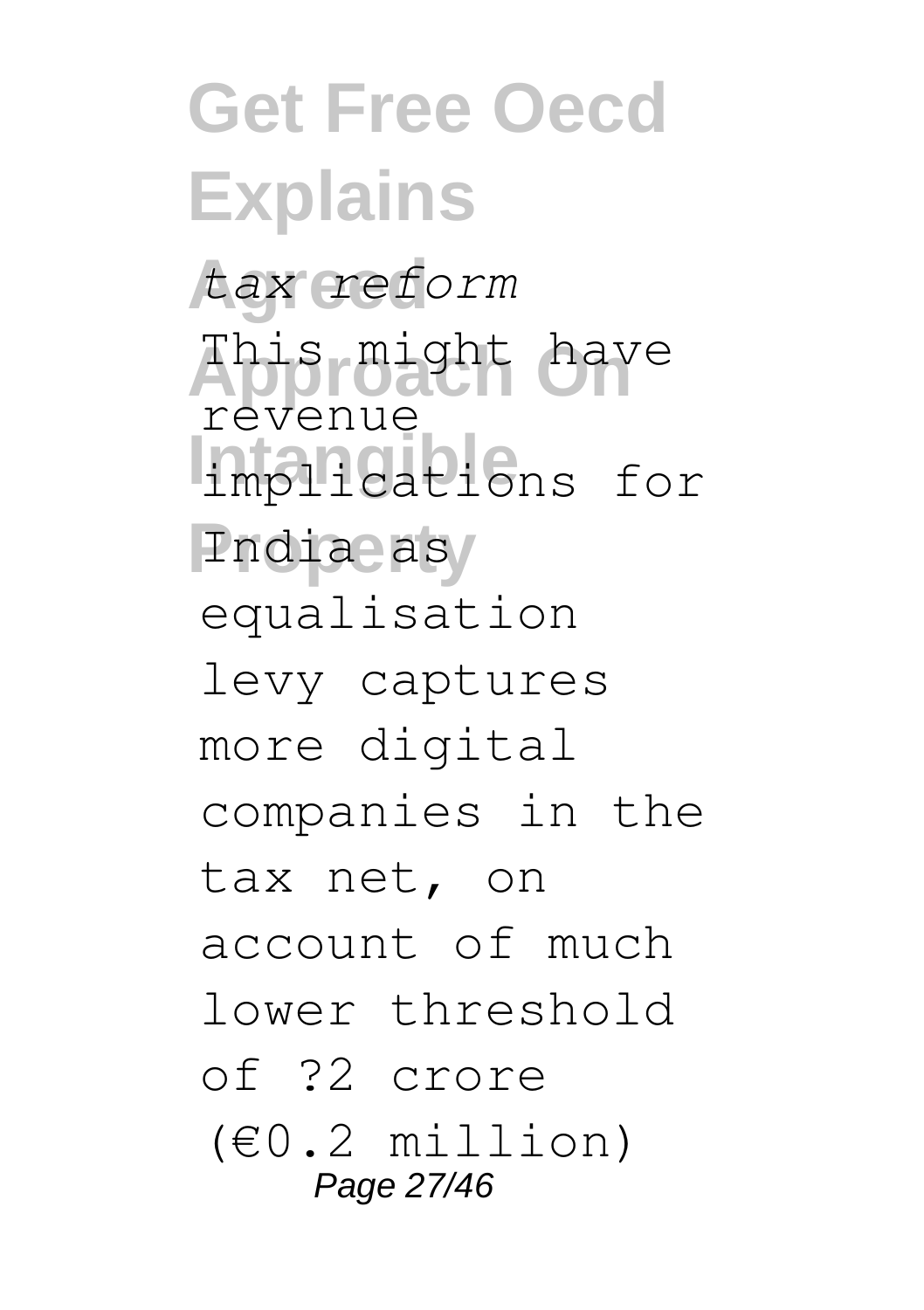### **Get Free Oecd Explains Agreed** as against €20 **Approach On** billion ...  $Can$ <sup>the global</sup> **Property** *tax deal usher in a new era?* The multilateral agreement has come against the backdrop of visible populist angst against large transnational Page 28/46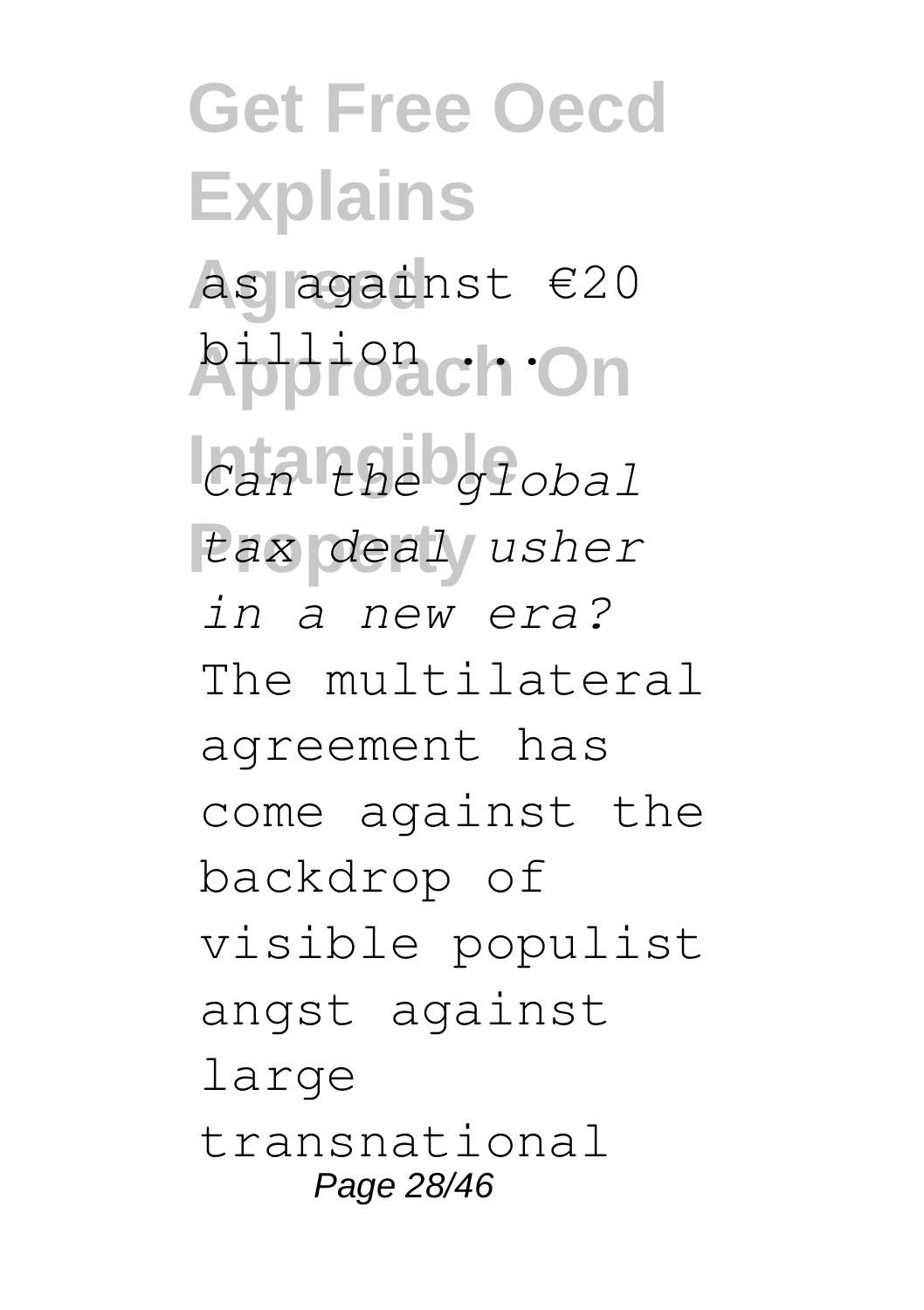**Get Free Oecd Explains** companies across **Approach On** the world. **Intangible** *OECD's global*  $\frac{1}{2}$ *a win-win for India. Just focus on our long-term gains* Members of the OECD Development Assistance Committee (DAC) have today Page 29/46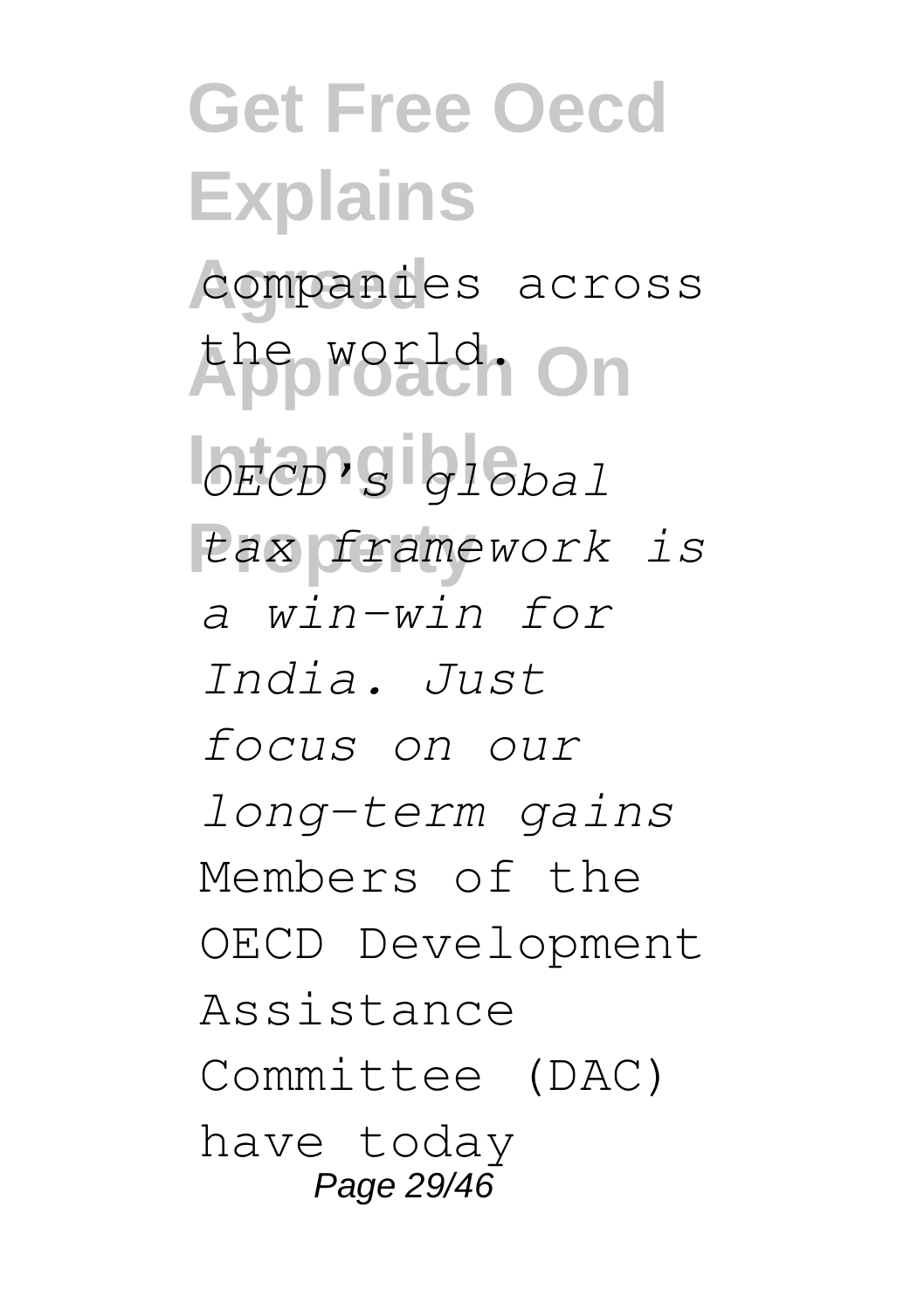# **Get Free Oecd Explains**

**Agreed** issued a joint **Declaration Internal Committing** to **Property** align official ahead of COP26 development assistance (ODA), which totalled USD 161

...

*OECD commits to cooperation on Paris Agreement* Page 30/46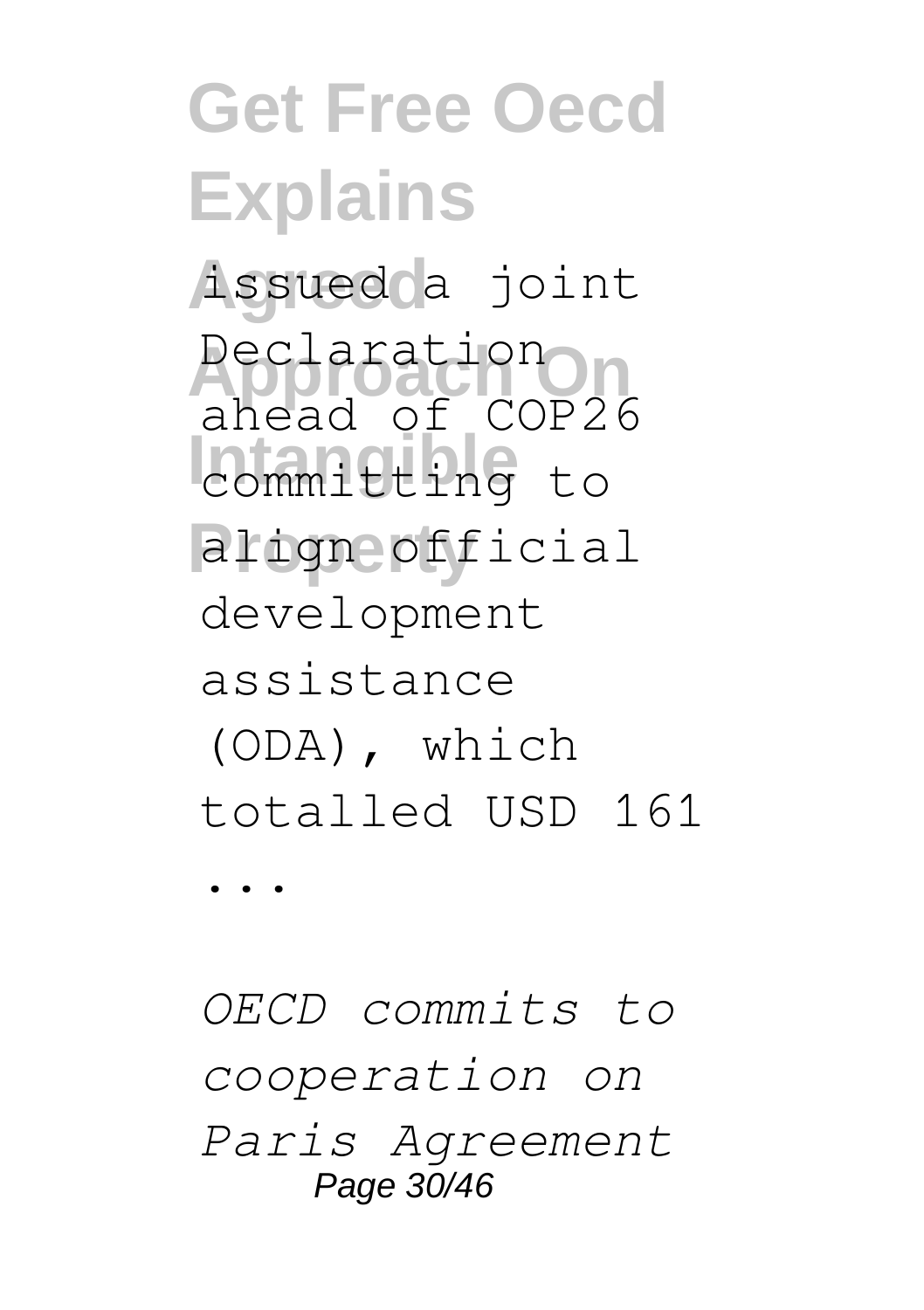### **Get Free Oecd Explains Agreed** *goals ahead of* **Approach On** *COP26 talks* **Intangible** being led by the **Property** Organisation for The review is Economic Cooperation and Development (OECD). It was initially ... the Curriculum for Excellence, but had agreed to delay Page 31/46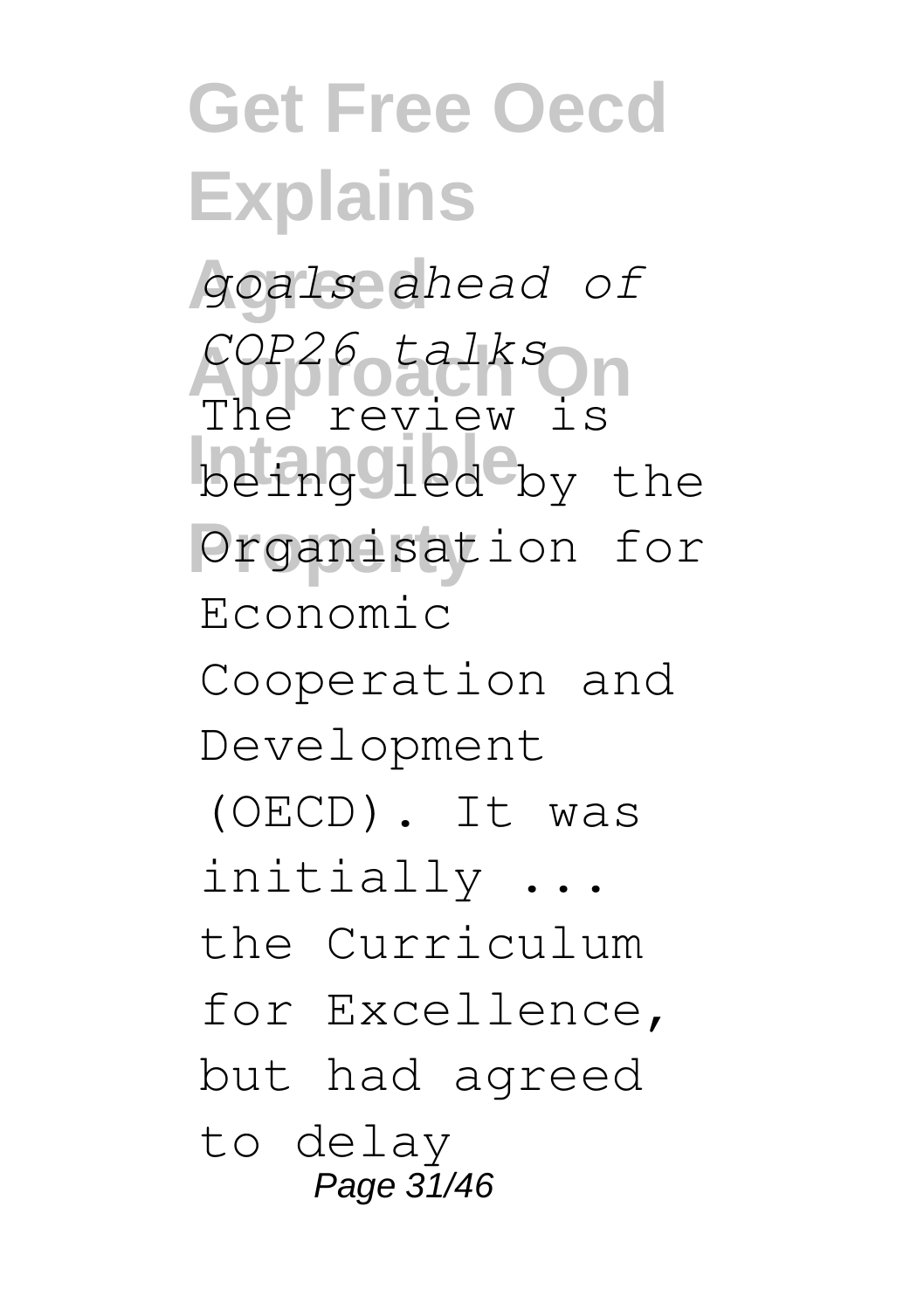**Get Free Oecd Explains** engagement with **Approach On** ... **Intangible** *'No reason' OECD* **Property** *review into Scottish schools cannot be published* We need a unity of purpose, but also genuine open-minded global cooperation to Page 32/46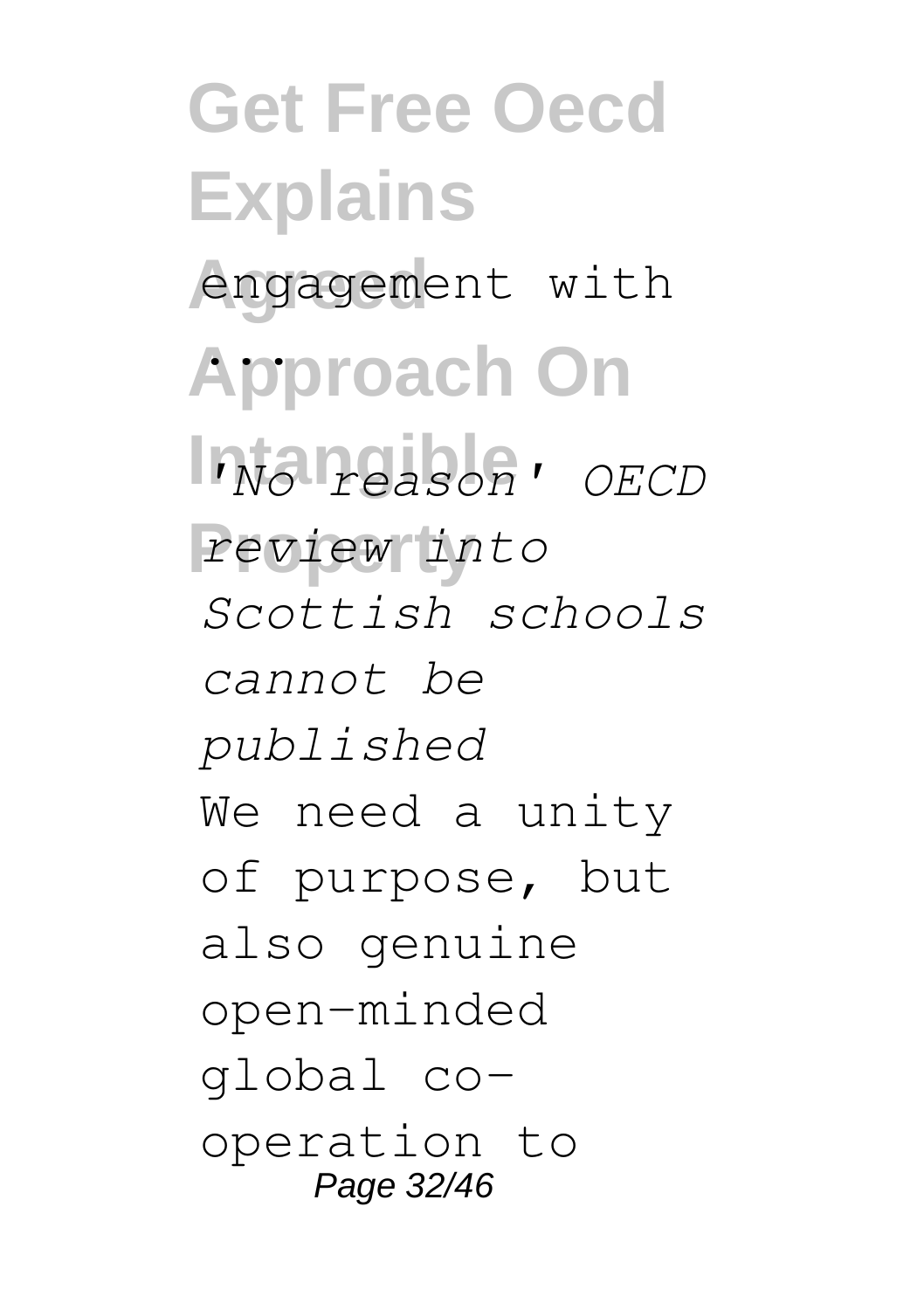**Get Free Oecd Explains Agreed** achieve our **Approach On** overall global **Integration Property** objective. Any emissions measure that undermines the internati ...

*Global unity crucial to establishing fair carbon price system* Page 33/46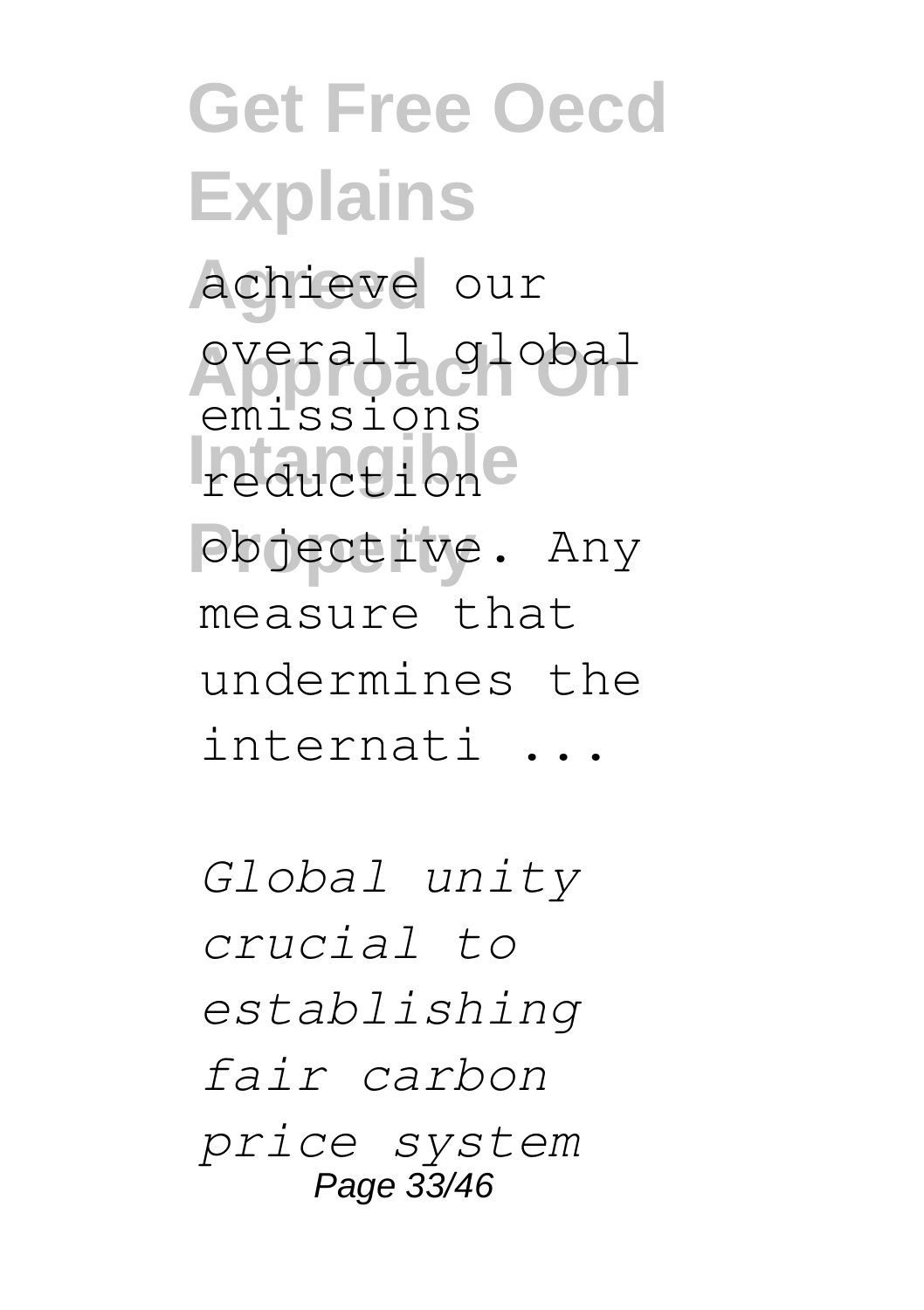**Get Free Oecd Explains** Cop26 sees **Approach On** governments be more ble sustainable and discuss ways to lower carbon emissions, but employees are increasingly demanding that their employers make a positive contribution.

Page 34/46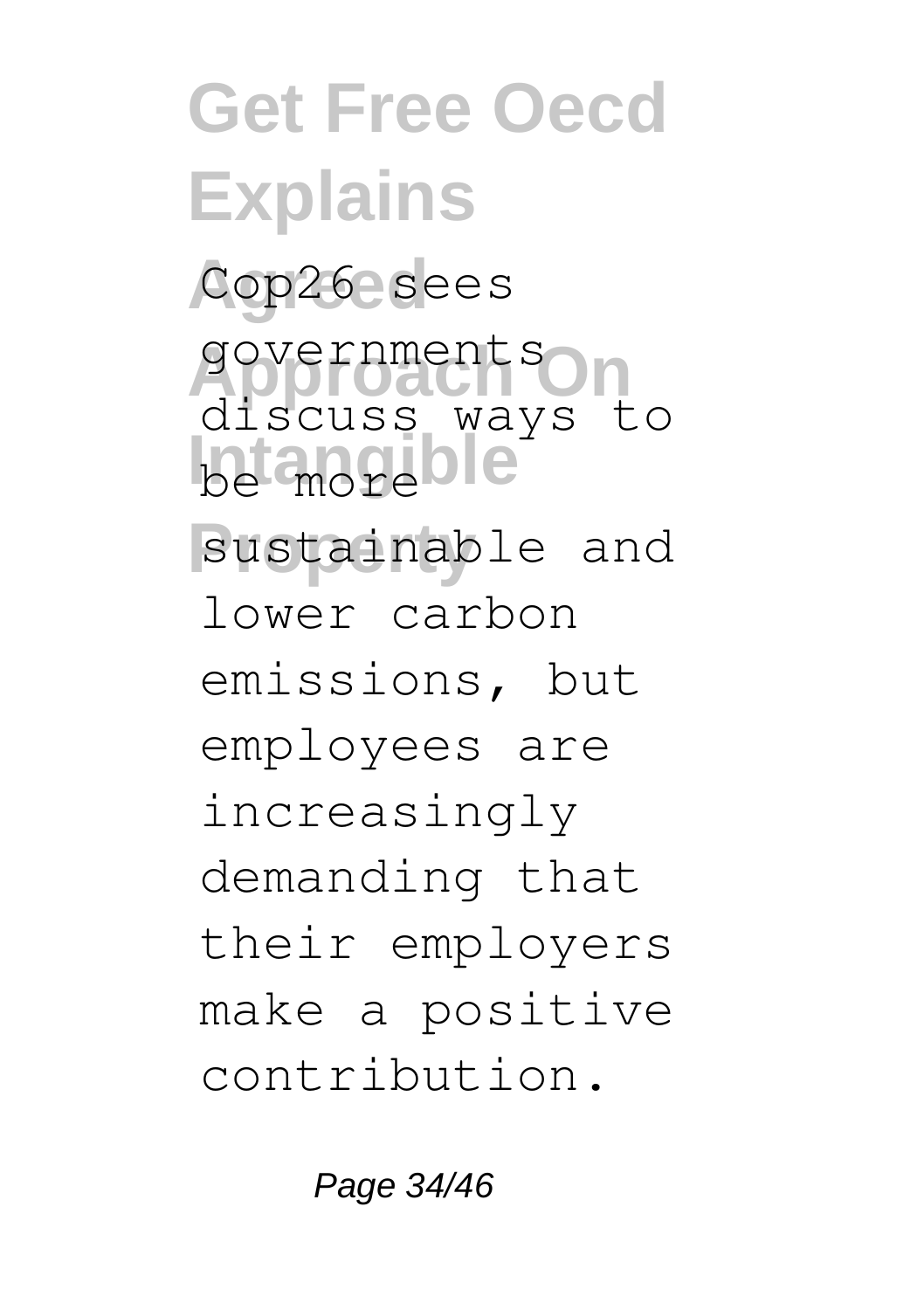### **Get Free Oecd Explains Agreed** *Employees Demand* **Approach On** *That We Become* **Intangible** A Canada-made **Property** tax on Big Tech *More Sustainable* companies is on hold, now the federal government has agreed to a different multinational approach. On Oct. 8, the Page 35/46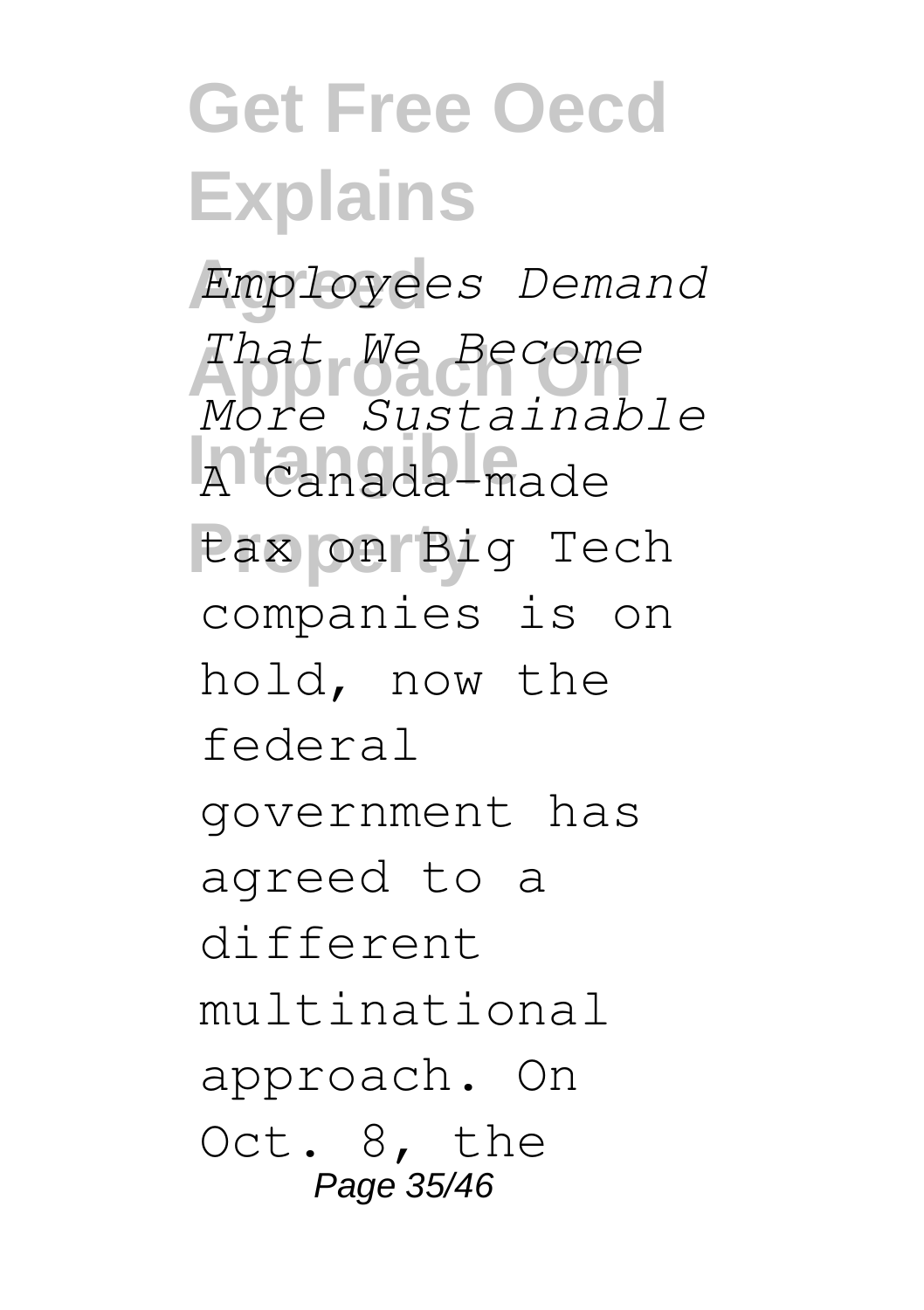## **Get Free Oecd Explains**

**Agreed** Organization for

**Approach On** Economic Co-**Intangible** Development ... **Property** operation and

*Canada supports global 15 per cent tax on Big Tech* Related environmental news tagged with the keywords

'agriculture', Page 36/46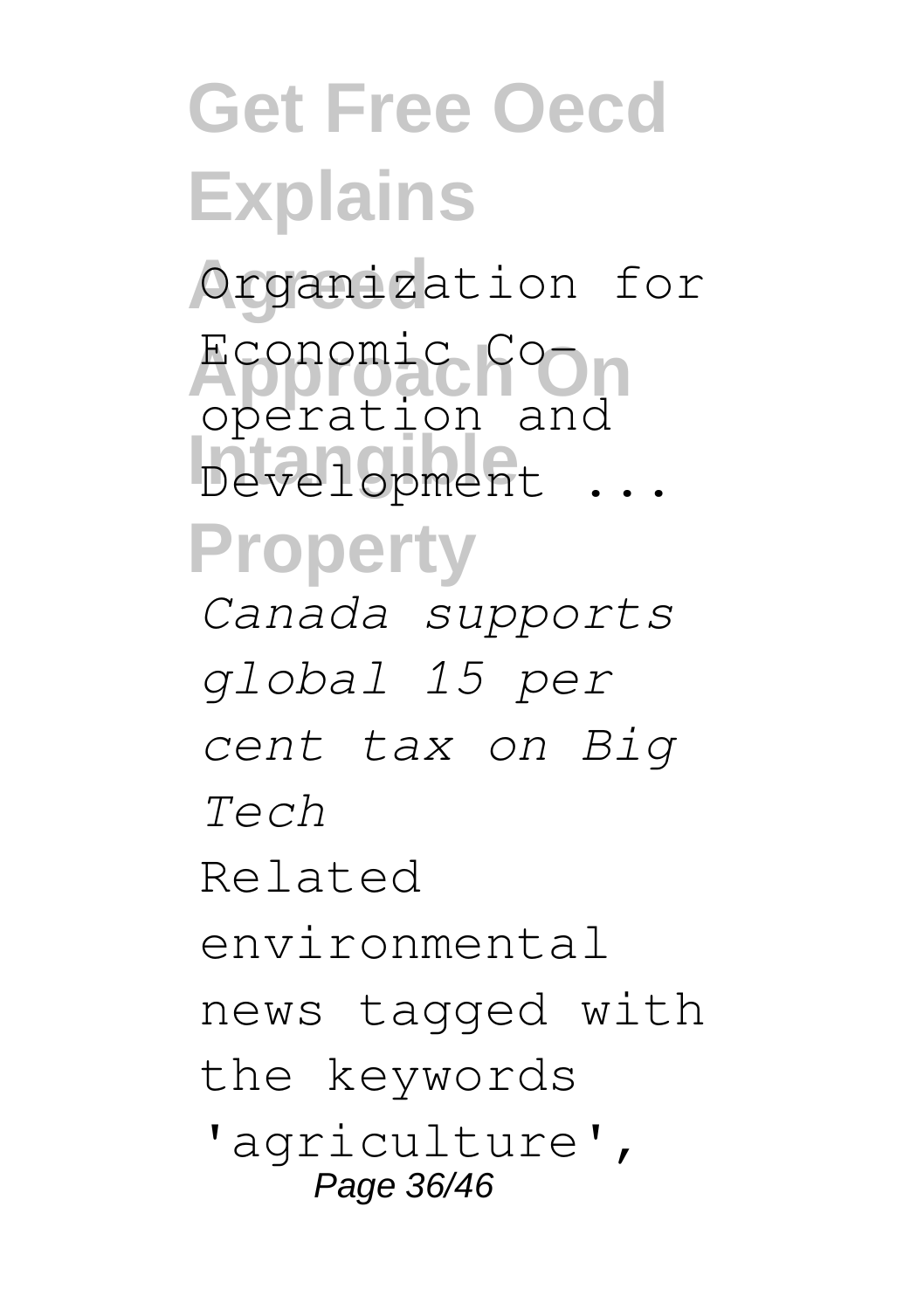## **Get Free Oecd Explains Agreed** 'biodiversity', **Approach On** 'funding', 'government',

- In<sub>green</sub> policy',
- 'onshore wind',
	- 'll\_policy',
	- 'scotland', 'uk'

...

*News related to 'Scotland outlines plans to double onshore wind* Page 37/46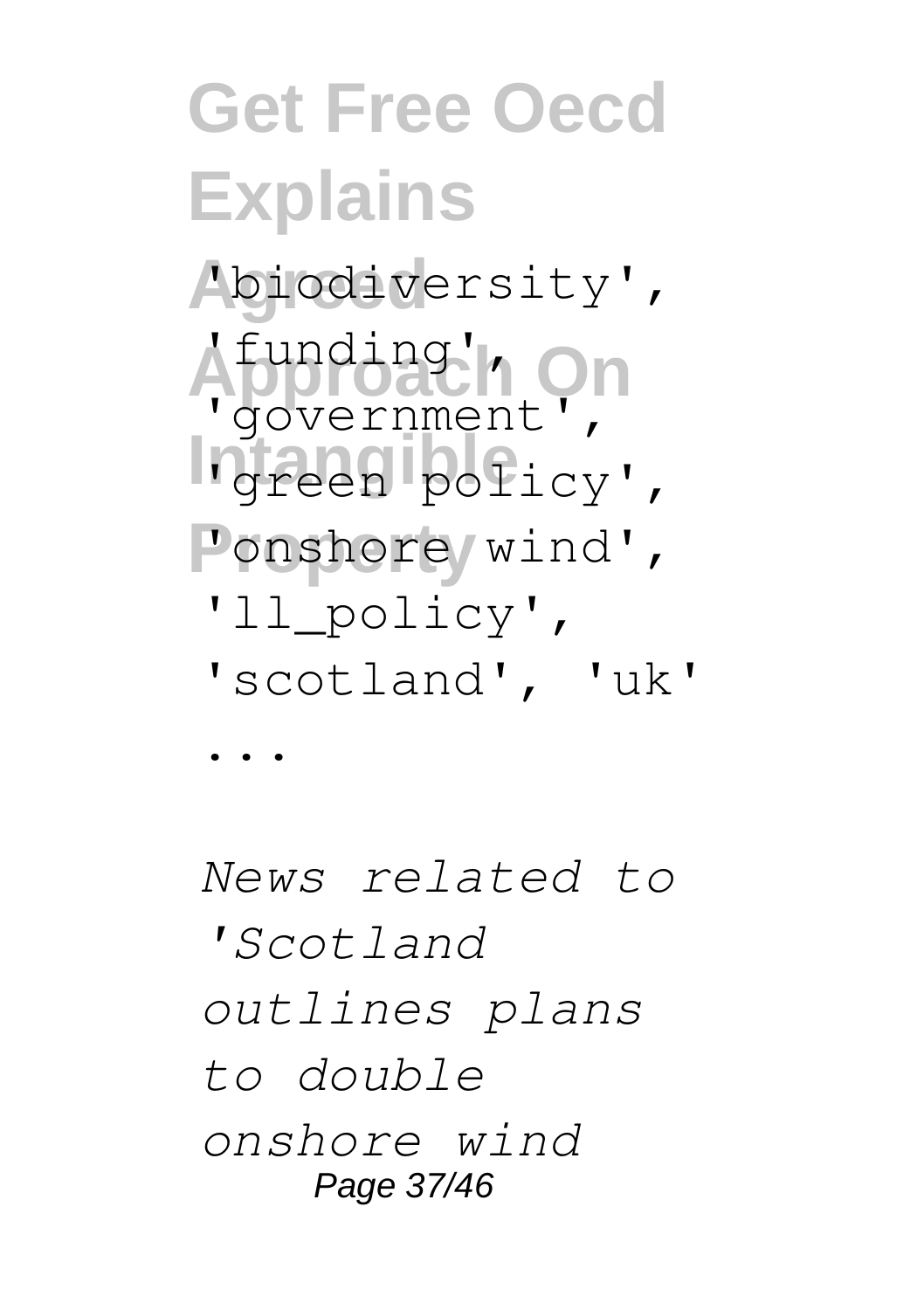**Get Free Oecd Explains Agreed** *capacity by* **Approach On** *2030, ramp up* **Intangible** *agriculture'* Through the two *regenerative* pillars, the OECD deal allocates more taxable profits to member countries and enables them to tax those profits under an Page 38/46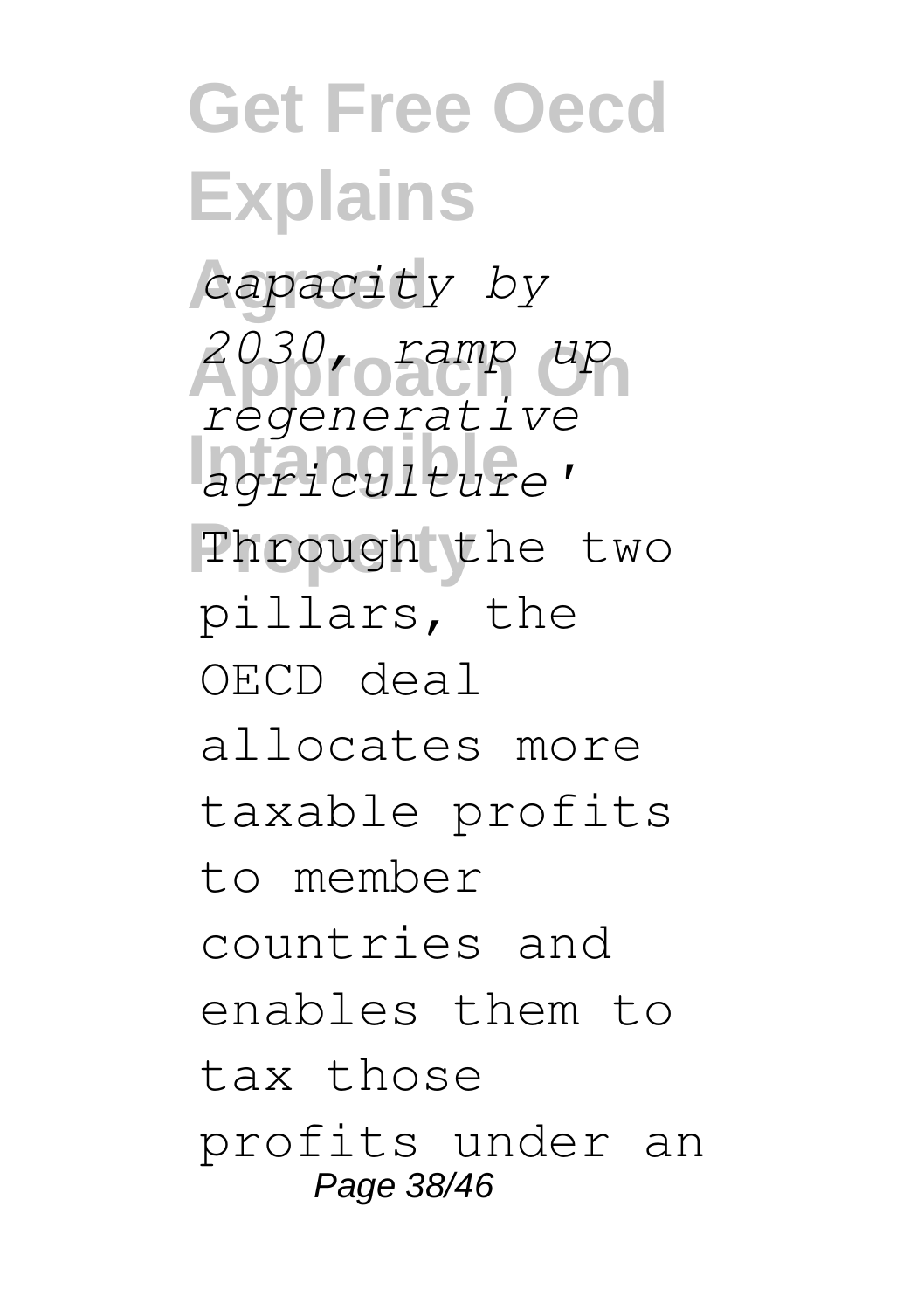### **Get Free Oecd Explains Agreed** agreed-upon tax **Approach On** rate. Transition **Intangible Property** Period: Starting *Critics say OECD's tax deal for big tech has no teeth. What does it mean for India?* But that's not agreed ... to the current OECD Page 39/46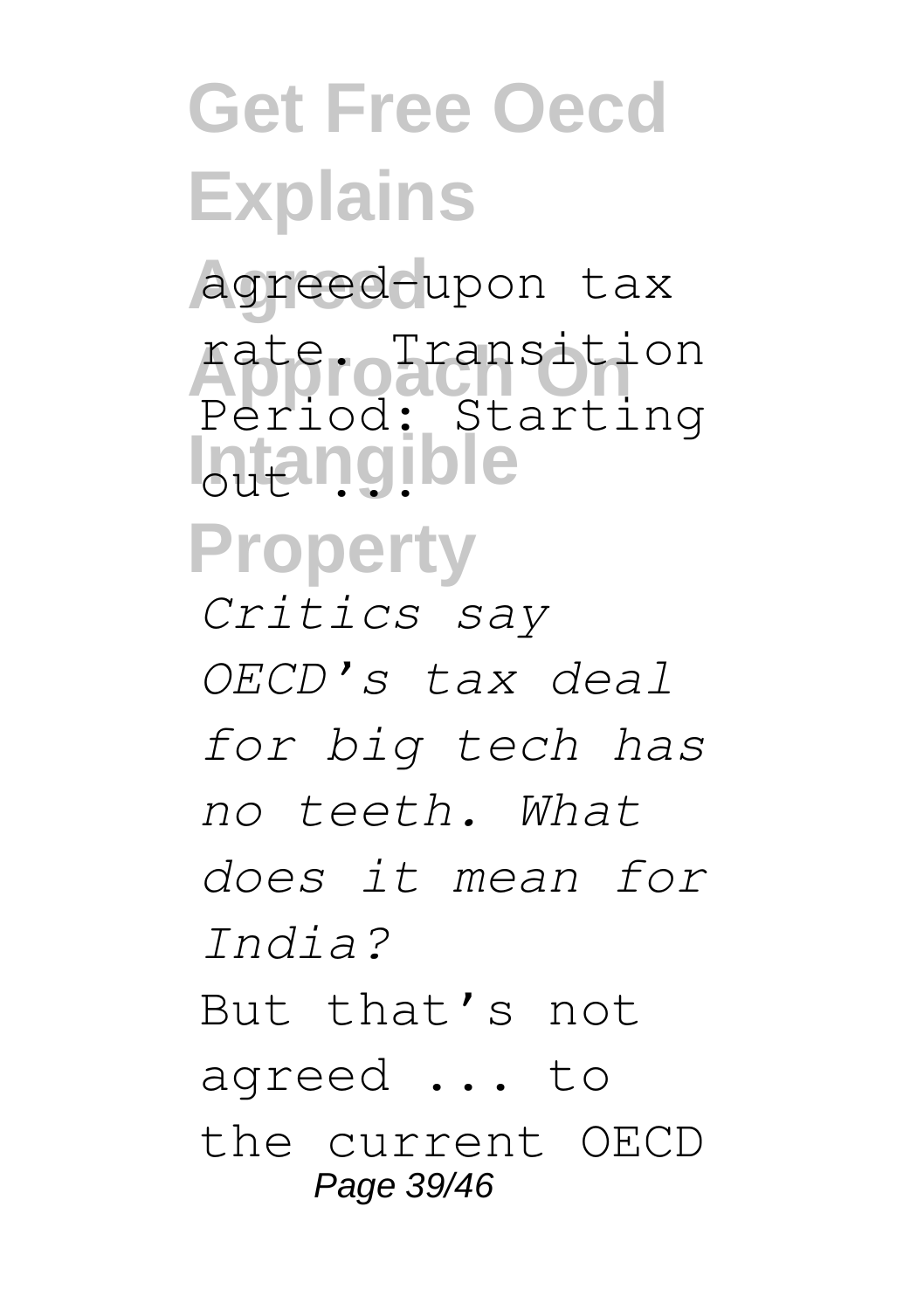### **Get Free Oecd Explains Agreed** agreement, and he is correct in **Induiting Strate Property** Doherty asked if making that the European Commission had approved such an approach to corporation ...

Standard for Page 40/46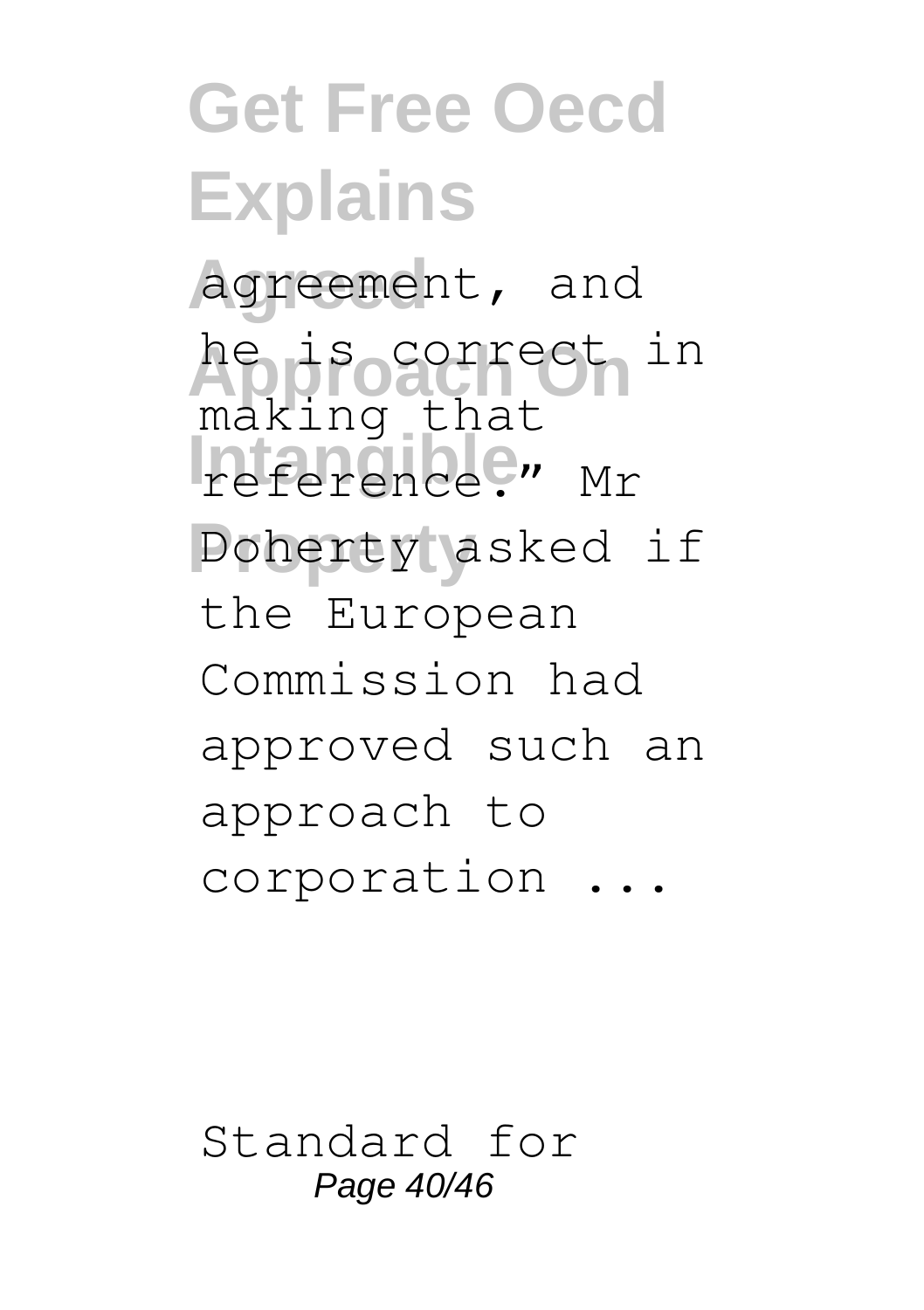**Get Free Oecd Explains Agreed** Automatic Exchange of On **International Property** Information in Financial Tax Matters, Second Edition Managing Conflict of Interest in the Public Sector A Toolkit The Future of Productivity Page 41/46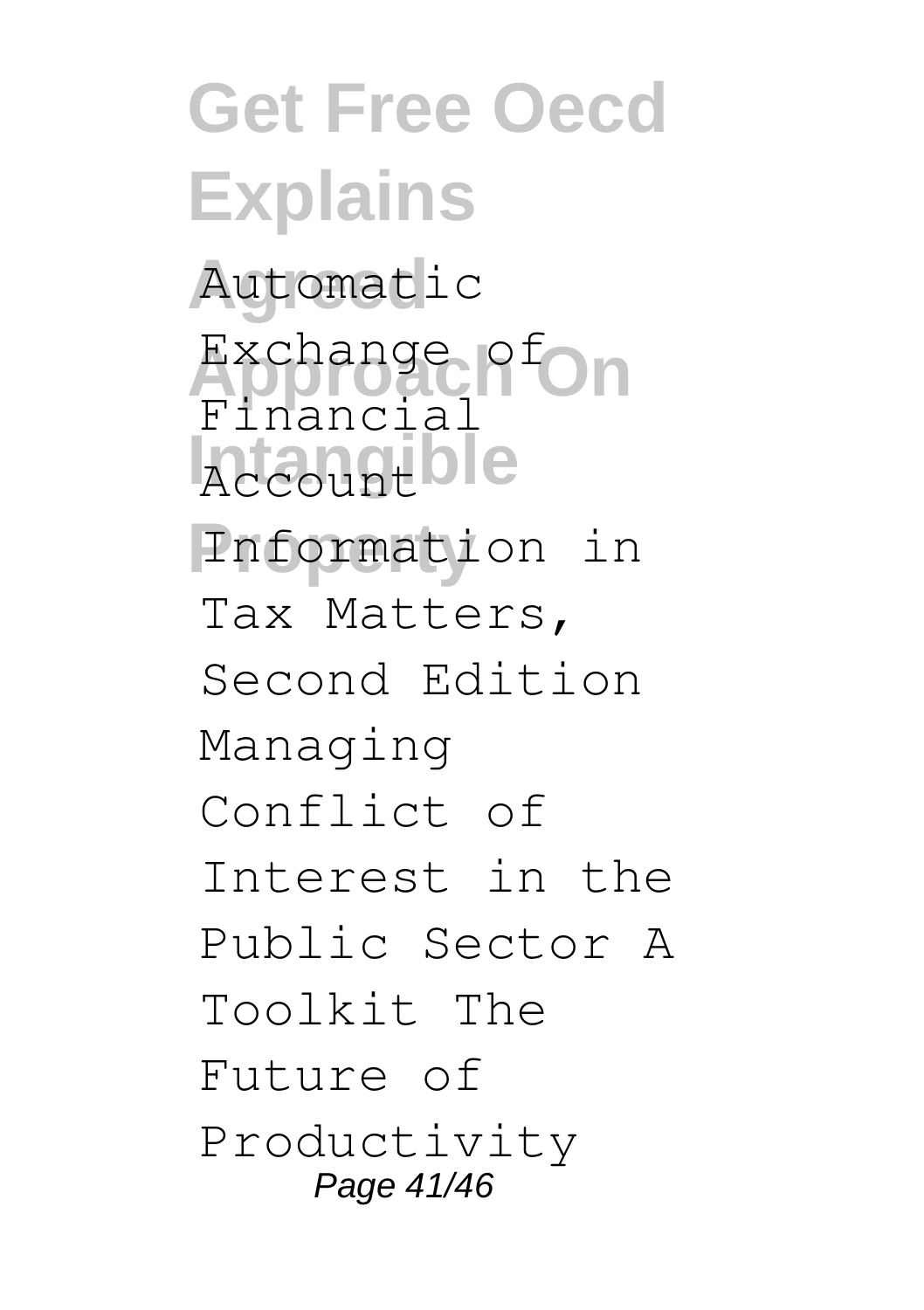**Get Free Oecd Explains Agreed** OECD Insights **Approach On** Human Capital **International Production Property** life TALIS How what you Creating Effective Teaching and Learning Environments First Results from TALIS Scholarship, Practice and Page 42/46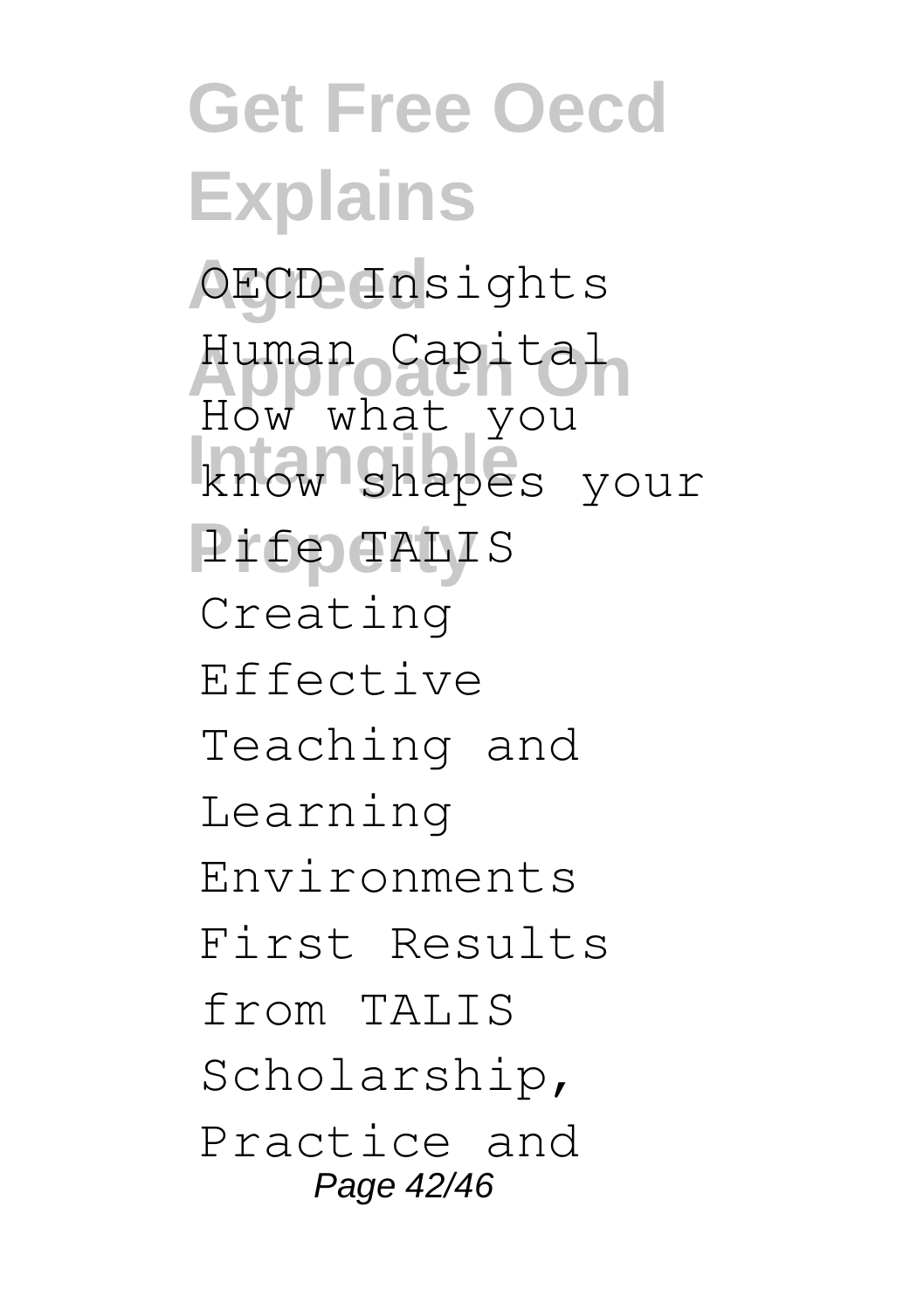### **Get Free Oecd Explains Agreed** Education in Comparative Law **Intangible Property** Multinational OECD Guidelines Enterprises, 2011 Edition Action Plan on Base Erosion and Profit Shifting OECD Glossary of Statistical Terms OECD Guidelines on Page 43/46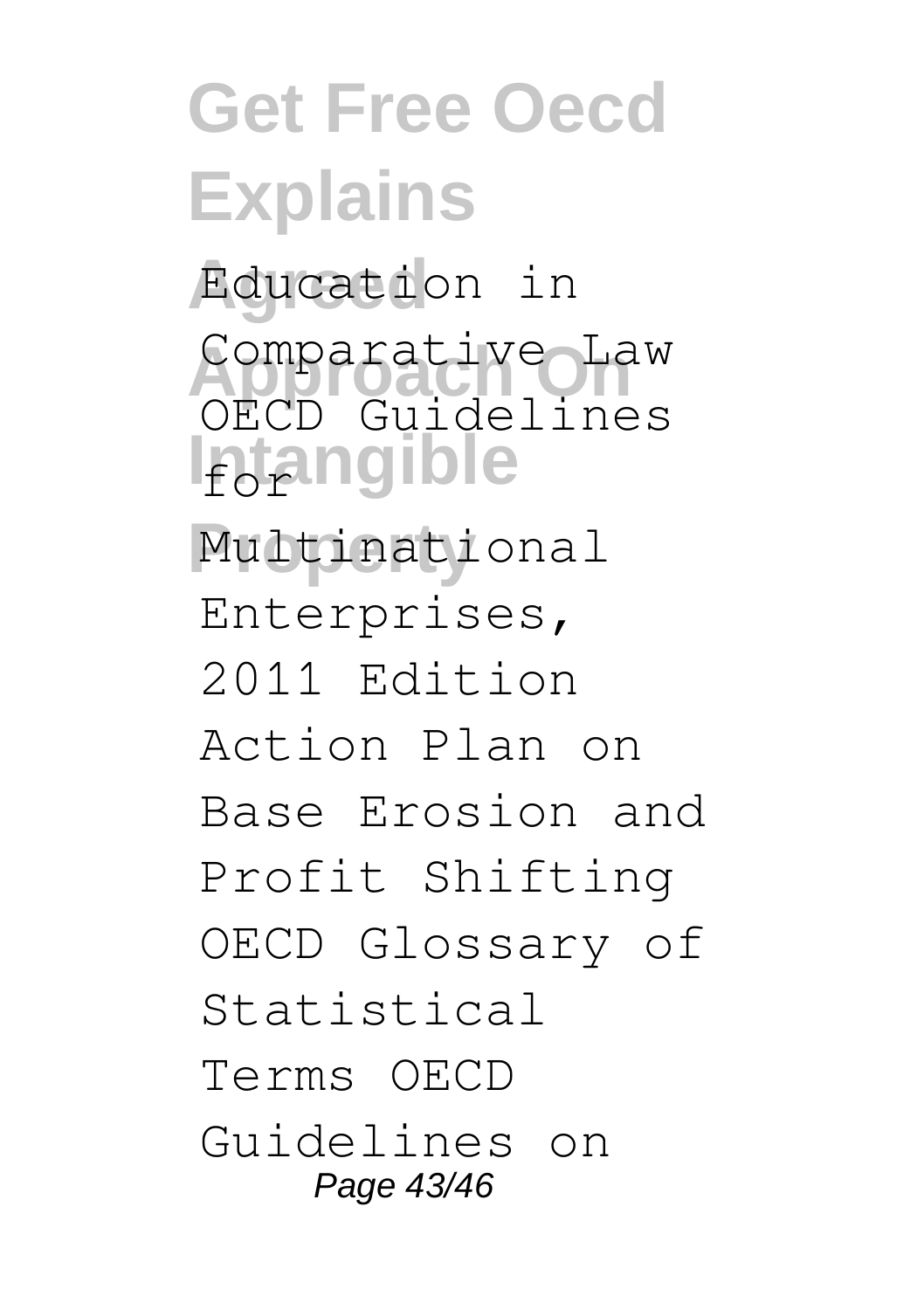**Get Free Oecd Explains Agreed** Measuring Subjective Well-Funding of School Education being The Equity and Quality in Education Supporting Disadvantaged Students and Schools Access to Treaty Benefits OECD Page 44/46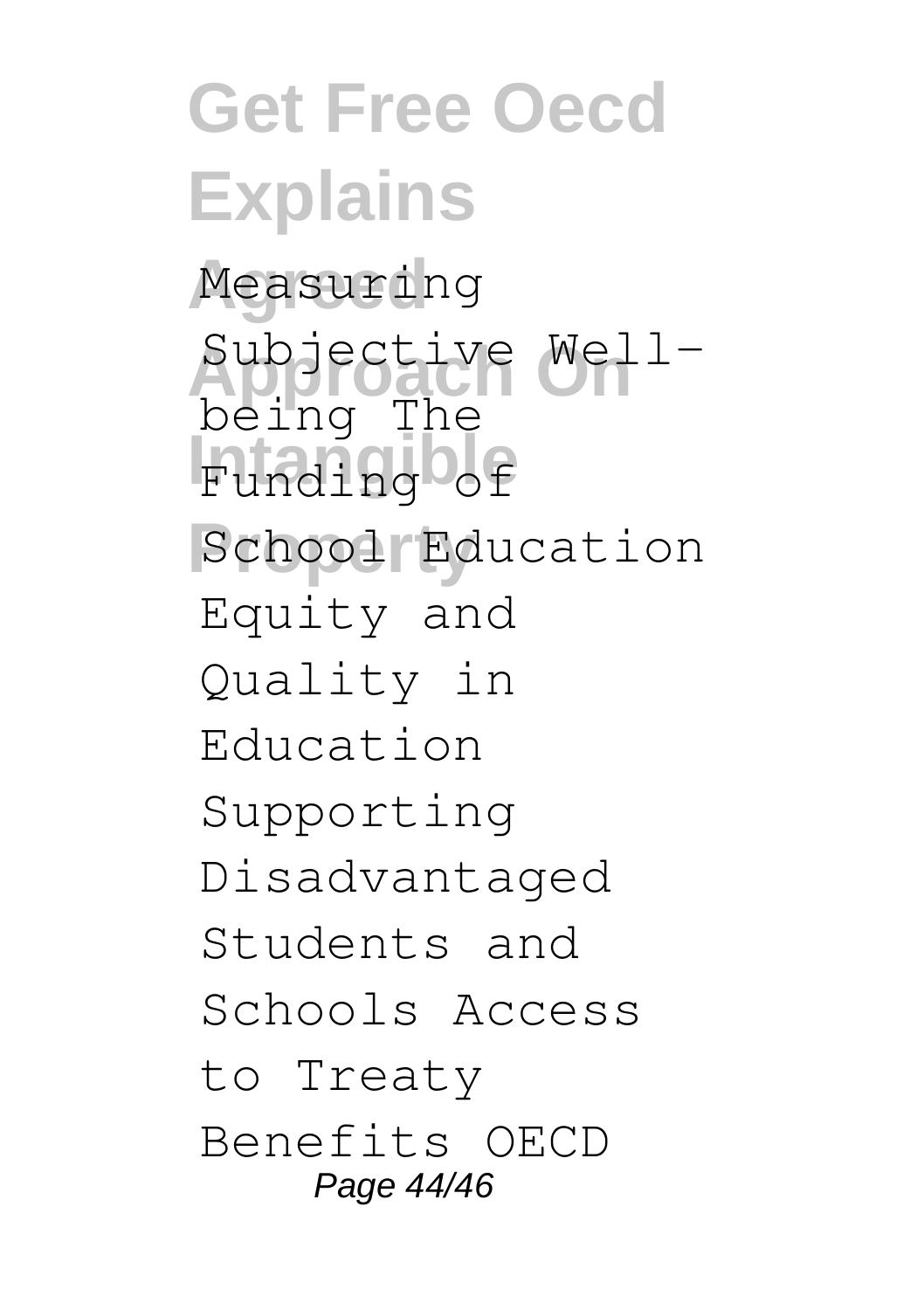**Get Free Oecd Explains** Principles of **Approach On** Corporate Policy Framework **Property** for Investment Governance 2004 Explanation of proposed income tax treaty between the United States and Belgium U.S. Health in International Perspective Page 45/46